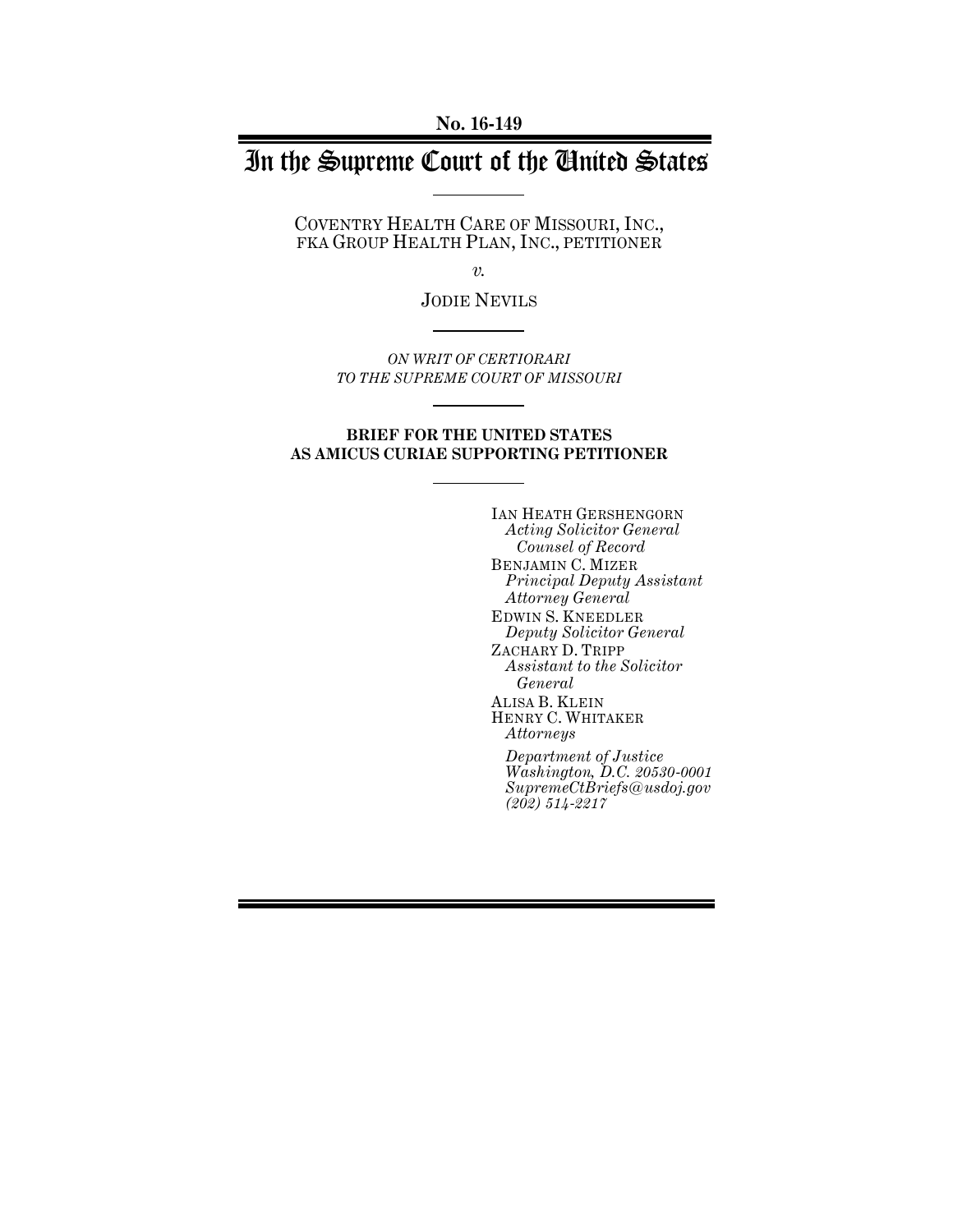#### **QUESTIONS PRESENTED**

The federal government provides health insurance to federal workers pursuant to the Federal Employees Health Benefits Act of 1959, 5 U.S.C. 8901 *et seq*. The Act authorizes the federal government to offer benefits and impose "limitations" and "other definitions of benefits." 5 U.S.C. 8902(d). The Act further provides that "[t]he terms of any contract under this chapter which relate to the nature, provision, or extent of coverage or benefits (including payments with respect to benefits) shall supersede and preempt any State or local law" relating to health insurance. 5 U.S.C.  $8902(m)(1)$ . Federal regulations provide that subrogation or reimbursement terms in such a contract impose a "condition of and a limitation on" benefits and benefits payments, "relate to the nature, provision, and extent of coverage or benefits (including payments with respect to benefits)," and "are therefore effective notwithstanding any state or local law" relating to health insurance.  $5$  C.F.R. 890.106(b)(1) and (h). The questions presented are:

1. Whether a carrier may seek subrogation or reimbursement pursuant to the terms of its contract with the federal government, under  $5 \text{ U.S.C. } 8902(m)(1)$ , notwithstanding state law prohibiting insurance subrogation.

2. Whether Section 8902(m)(1) is consistent with the Supremacy Clause, U.S. Const. Art. VI, Cl. 2.

(I)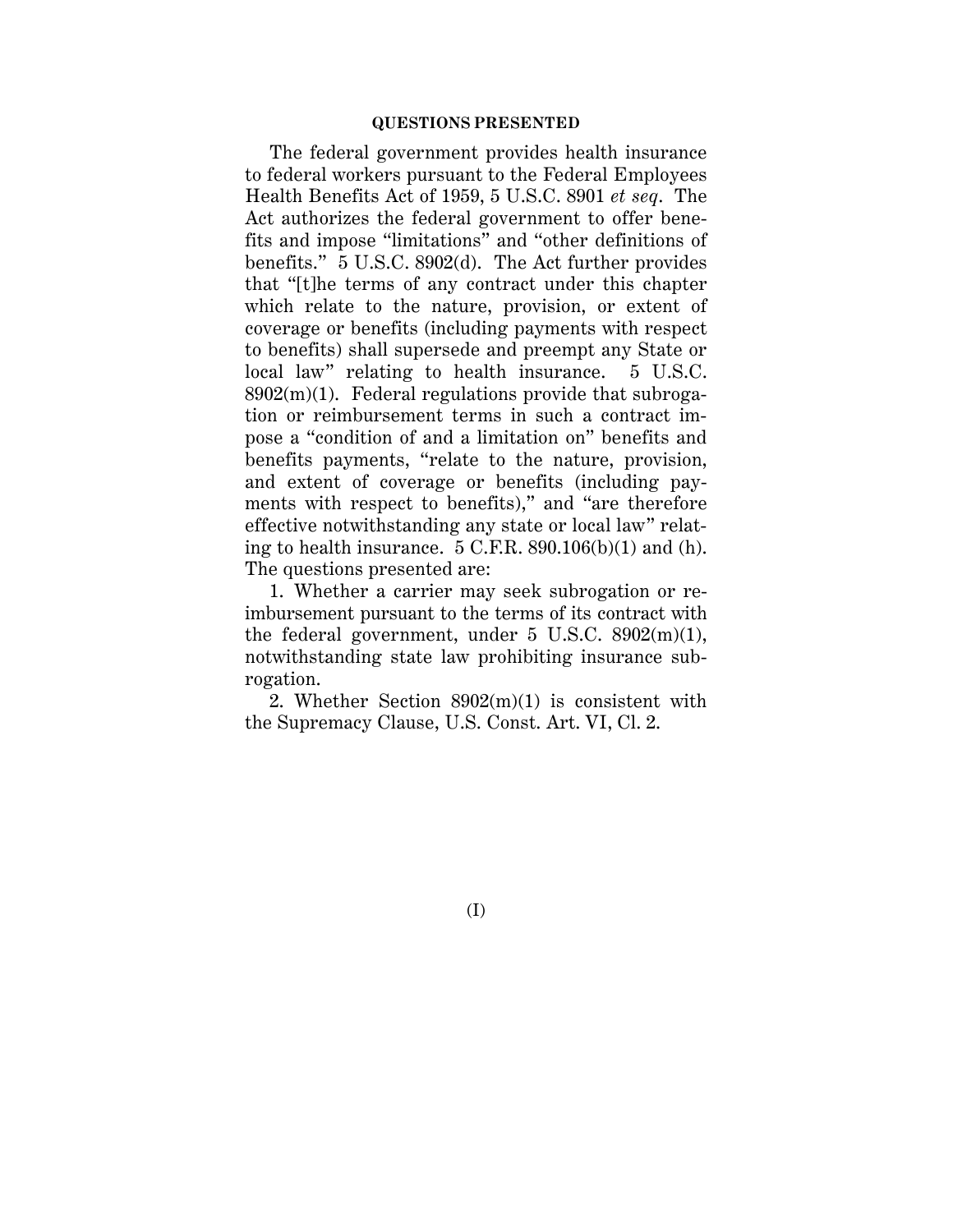## **TABLE OF CONTENTS**

Page

|                                                       | 2   |
|-------------------------------------------------------|-----|
|                                                       |     |
| Argument:                                             |     |
| I. Section $8902(m)(1)$ requires that subrogation and |     |
| reimbursement clauses in FEHB contracts be given      |     |
| effect notwithstanding State anti-subrogation laws 12 |     |
| A. OPM's regulations embody by far the best           |     |
|                                                       |     |
|                                                       |     |
| II. Congress has ample constitutional authority to    |     |
| shield FEHB contracts from State interference         | 27  |
|                                                       | -32 |
|                                                       |     |

## **TABLE OF AUTHORITIES**

## Cases:

## (III)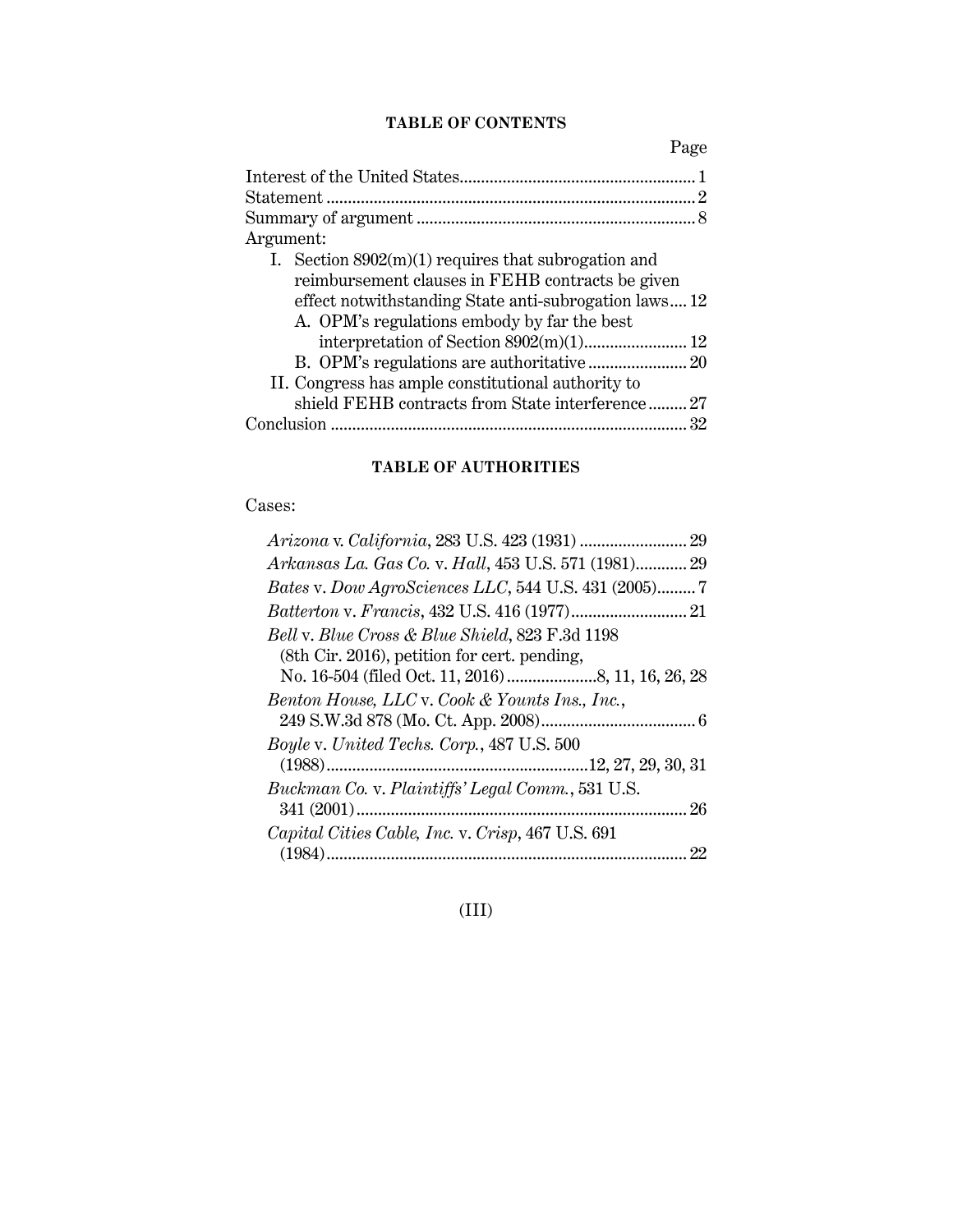| Cases-Continued:                                           | Page |
|------------------------------------------------------------|------|
| Chamber of Commerce of the U.S. v. Whiting, 563            |      |
| Chevron U.S.A. Inc. v. Natural Res. Def. Council,          |      |
| Cipollone v. Liggett Grp., Inc., 505 U.S. 504 (1992) 7, 21 |      |
| City of Arlington v. FCC, 133 S. Ct. 1863 (2013) 10, 22    |      |
|                                                            |      |
| Clearfield Trust Co. v. United States, 318 U.S. 363        |      |
| Cuomo v. Clearing House Ass'n, 557 U.S. 519                |      |
|                                                            |      |
| Empire Healthchoice Assurance, Inc. v. McVeigh:            |      |
| 396 F.3d 136 (2d Cir. 2005), aff'd, 547 U.S. 677           |      |
|                                                            |      |
|                                                            |      |
| Entergy La., Inc. v. Louisiana Pub. Serv. Comm'n,          |      |
| Federal Express Corp. v. Holowecki, 552 U.S. 389           |      |
| FMC Corp. v. Holliday, 498 U.S. 52 (1990) 4, 16, 19        |      |
| Gobeille v. Liberty Mut. Ins. Co., 136 S. Ct. 936          |      |
| Helfrich v. Blue Cross & Blue Shield Ass'n, 804 F.3d       |      |
|                                                            |      |
| Hillman v. Maretta, 133 S. Ct. 1943 (2013) 29              |      |
| Kobold v. Aetna Life Ins. Co., 370 P.3d 128 (Ariz. Ct.     |      |
|                                                            |      |
| McCulloch v. Maryland, 17 U.S. (4 Wheat.) 316              |      |
|                                                            |      |
| Medtronic, Inc. v. Lohr, 518 U.S. 470 (1996) 22            |      |
| Morales v. Trans World Airlines, Inc., 504 U.S. 374        |      |
|                                                            |      |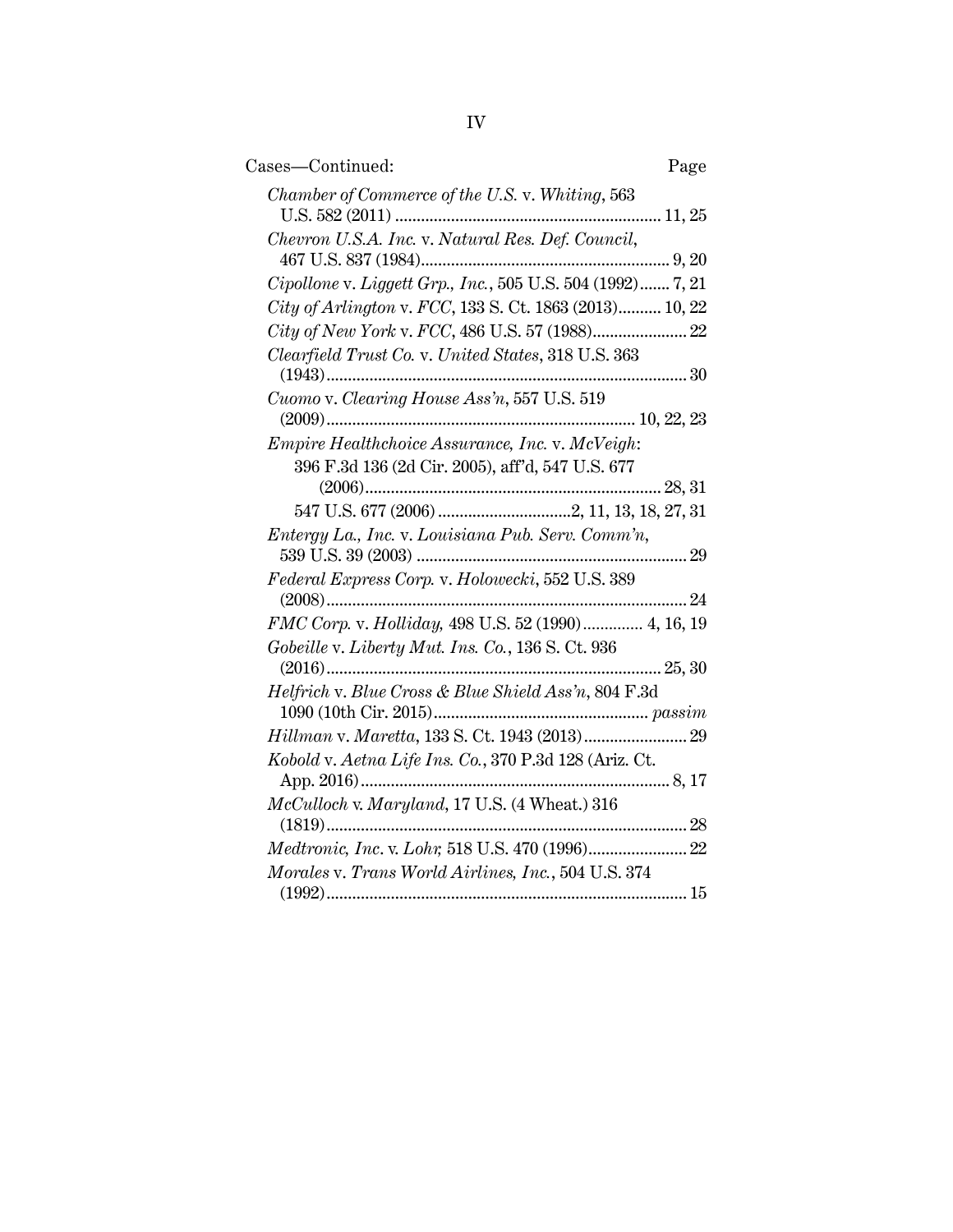| Cases-Continued:                                         | Page |
|----------------------------------------------------------|------|
| National Cable & Telcomms. Ass'n v. Brand X              |      |
|                                                          |      |
| New Orleans Assets, L.L.C. v. Woodward, 363 F.3d         |      |
|                                                          |      |
|                                                          |      |
| Northwest, Inc. v. Ginsberg, 134 S. Ct. 1422 (2014) 15   |      |
|                                                          |      |
| Puerto Rico v. Franklin Cal. Tax-Free Trust,             |      |
|                                                          |      |
| Rice v. Santa Fe Elevator Corp., 331 U.S. 218 (1947)  27 |      |
| Rowe v. New Hampshire Motor Transp. Ass'n,               |      |
|                                                          |      |
|                                                          |      |
| Smiley v. Citibank (S.D.), N.A., 517 U.S. 735            |      |
|                                                          |      |
| United States v. Kimbell Foods, Inc., 440 U.S. 715       |      |
|                                                          |      |
| United States v. Locke, 529 U.S. 89 (2000)  11, 26       |      |
| United States v. New Mexico, 455 U.S. 720 (1982) 29      |      |
|                                                          |      |
|                                                          |      |

## Constitution, statutes and regulations:

| U.S. Const. Art. VI, Cl. 2 (Supremacy Clause)  28   |  |
|-----------------------------------------------------|--|
| Act of Sept. 17, 1978, Pub. L. No. 95-368, 92 Stat. |  |
|                                                     |  |
| Employee Retirement Income Security Act of 1974,    |  |
|                                                     |  |
|                                                     |  |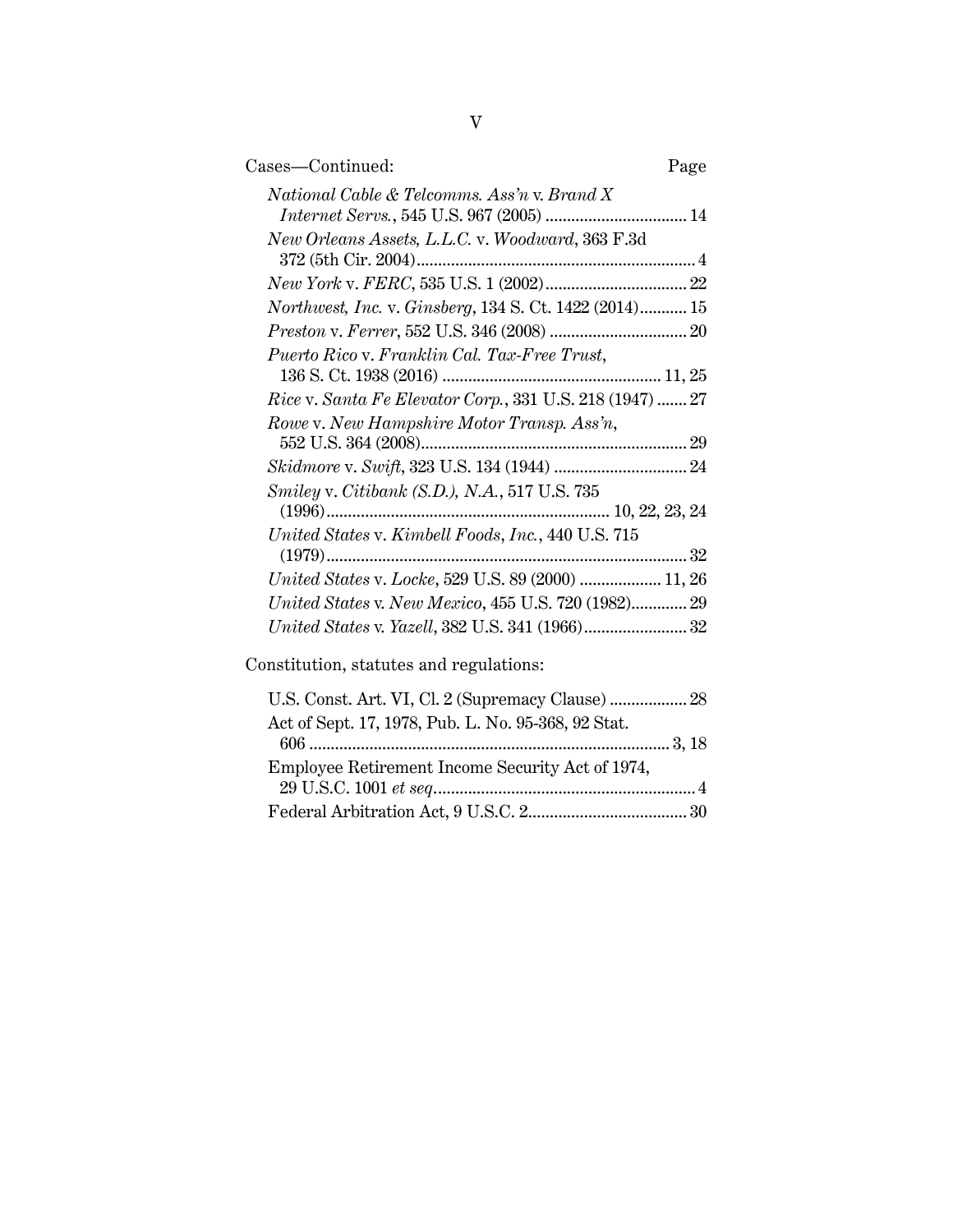| Statutes and regulations-Continued:                                                                                             | Page |
|---------------------------------------------------------------------------------------------------------------------------------|------|
| Federal Aviation Administration Authorization Act<br>of 1994, Pub. L. No. 103-305, 108 Stat. 1569 (49<br>U.S.C. 13501 et seq.): |      |
|                                                                                                                                 |      |
|                                                                                                                                 |      |
| Federal Employees' Group Life Insurance Act of                                                                                  |      |
| 1954, ch. 752, 68 Stat. 736 (5 U.S.C. 8701 et seq.):                                                                            |      |
|                                                                                                                                 |      |
| Federal Employees Health Benefits Act of 1959,                                                                                  |      |
|                                                                                                                                 |      |
|                                                                                                                                 |      |
|                                                                                                                                 |      |
|                                                                                                                                 |      |
|                                                                                                                                 |      |
|                                                                                                                                 |      |
|                                                                                                                                 |      |
|                                                                                                                                 |      |
|                                                                                                                                 |      |
|                                                                                                                                 |      |
|                                                                                                                                 |      |
|                                                                                                                                 |      |
| Federal Employees Health Care Protection Act of                                                                                 |      |
| 1998, Pub. L. No. 105-266, § 3(c), 112 Stat. 2366  3, 18                                                                        |      |
| Medical Device Amendments of 1976, 21 U.S.C. 360k  23                                                                           |      |
|                                                                                                                                 |      |
|                                                                                                                                 |      |
|                                                                                                                                 |      |
|                                                                                                                                 |      |
|                                                                                                                                 |      |
|                                                                                                                                 |      |
|                                                                                                                                 |      |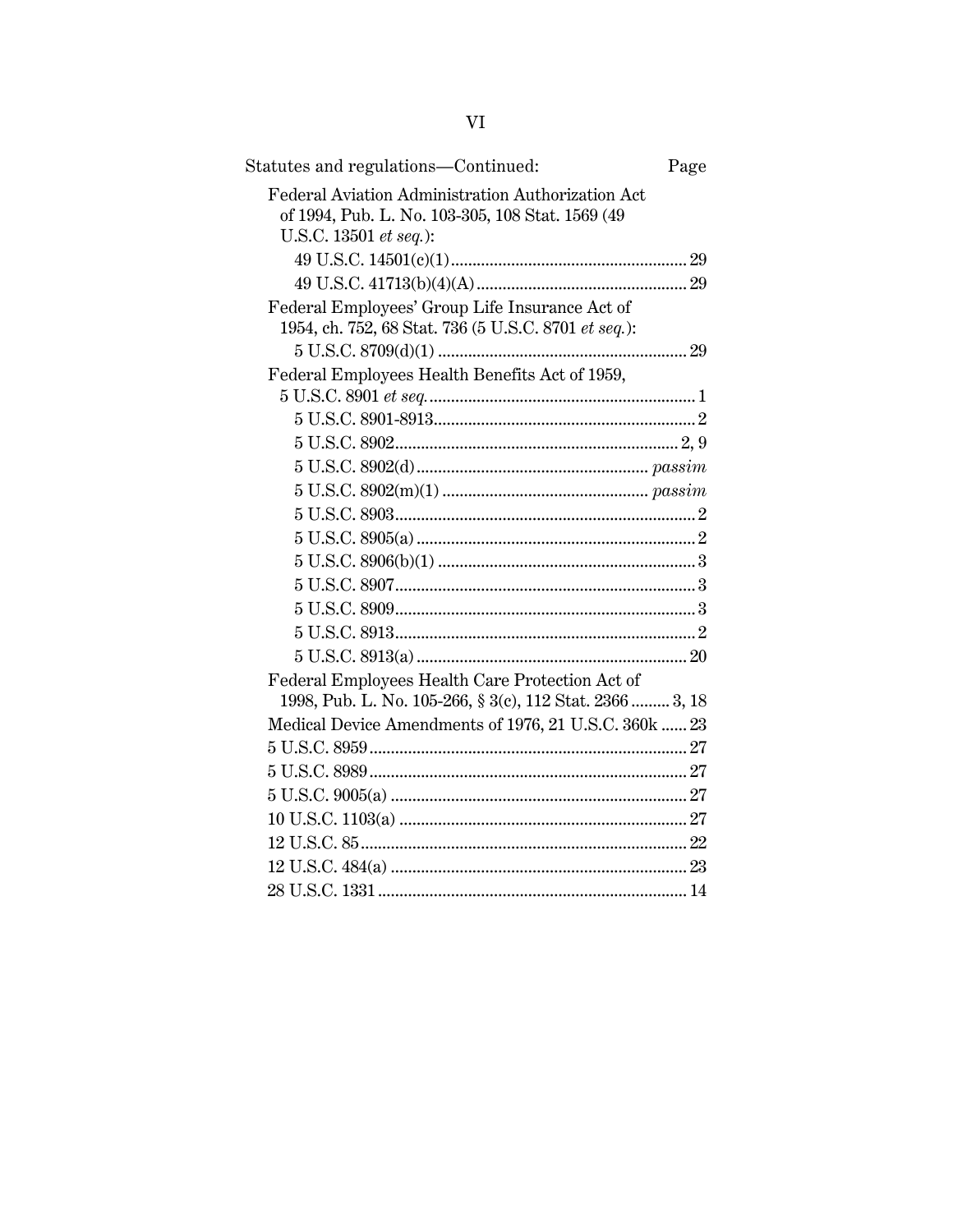| Statutes and regulations-Continued:                                                                 | Page |
|-----------------------------------------------------------------------------------------------------|------|
|                                                                                                     |      |
|                                                                                                     |      |
|                                                                                                     |      |
| 5 C.F.R.                                                                                            |      |
|                                                                                                     |      |
|                                                                                                     |      |
|                                                                                                     |      |
|                                                                                                     |      |
| Miscellaneous:                                                                                      |      |
| <b>Black's Law Dictionary:</b>                                                                      |      |
|                                                                                                     |      |
|                                                                                                     |      |
| 80 Fed. Reg.:                                                                                       |      |
| $(Jan. 7, 2015)$ :                                                                                  |      |
|                                                                                                     |      |
| (May 21, 2015):                                                                                     |      |
|                                                                                                     |      |
|                                                                                                     |      |
|                                                                                                     |      |
| H.R. Rep. No. 374, 105th Cong., 1st Sess. (1997) 3, 18                                              |      |
| H.R. Rep. No. 282, 95th Cong., 1st Sess. (1977) 3, 17                                               |      |
| H.R. Rep. No. 1211, 94th Cong., 2d Sess. (1976) 18                                                  |      |
| Office of Personnel and Management, FEHB Pro-<br>gram Carrier Letter No. 2012-18 (June 18, 2012) 29 |      |
| S. Rep. No. 257, 105th Cong., 2d Sess. (1998) 18, 32                                                |      |
| S. Rep. No. 903, 95th Cong., 2d Sess. (1978) 18                                                     |      |
|                                                                                                     |      |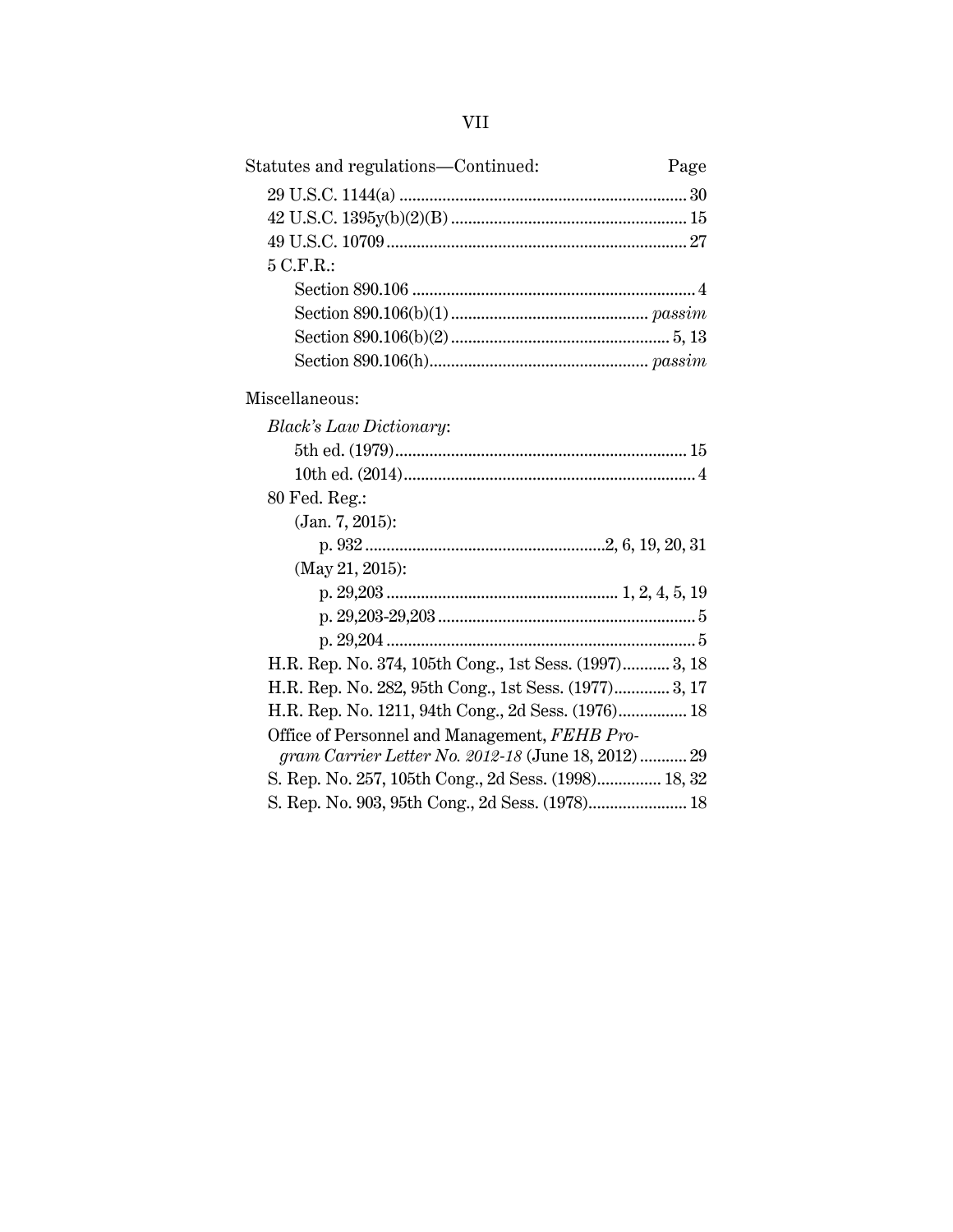## In the Supreme Court of the United States

No. 16-149

COVENTRY HEALTH CARE OF MISSOURI, INC., FKA GROUP HEALTH PLAN, INC., PETITIONER

*v.*

JODIE NEVILS

*ON WRIT OF CERTIORARI TO THE SUPREME COURT OF MISSOURI*

#### **BRIEF FOR THE UNITED STATES AS AMICUS CURIAE SUPPORTING PETITIONER**

#### **INTEREST OF THE UNITED STATES**

The federal government provides health insurance to federal employees, retirees, and their dependents, under the Federal Employees Health Benefits Act of 1959 (FEHB Act or Act), 5 U.S.C. 8901 *et seq.* This case presents the questions (i) whether subrogation or reimbursement clauses in FEHB contracts are effective under the Act's preemption provision, 5 U.S.C.  $8902(m)(1)$ , notwithstanding state law prohibiting insurance subrogation; and (ii) whether Section 8902(m)(1) is constitutional.

The United States has a substantial interest in the resolution of those questions. The federal government provides health benefits to more than eight million federal employees, retirees, and dependents under the FEHB program. 80 Fed. Reg. 29,203 (May 21, 2015). "The government's share of FEHB premiums in 2014

(1)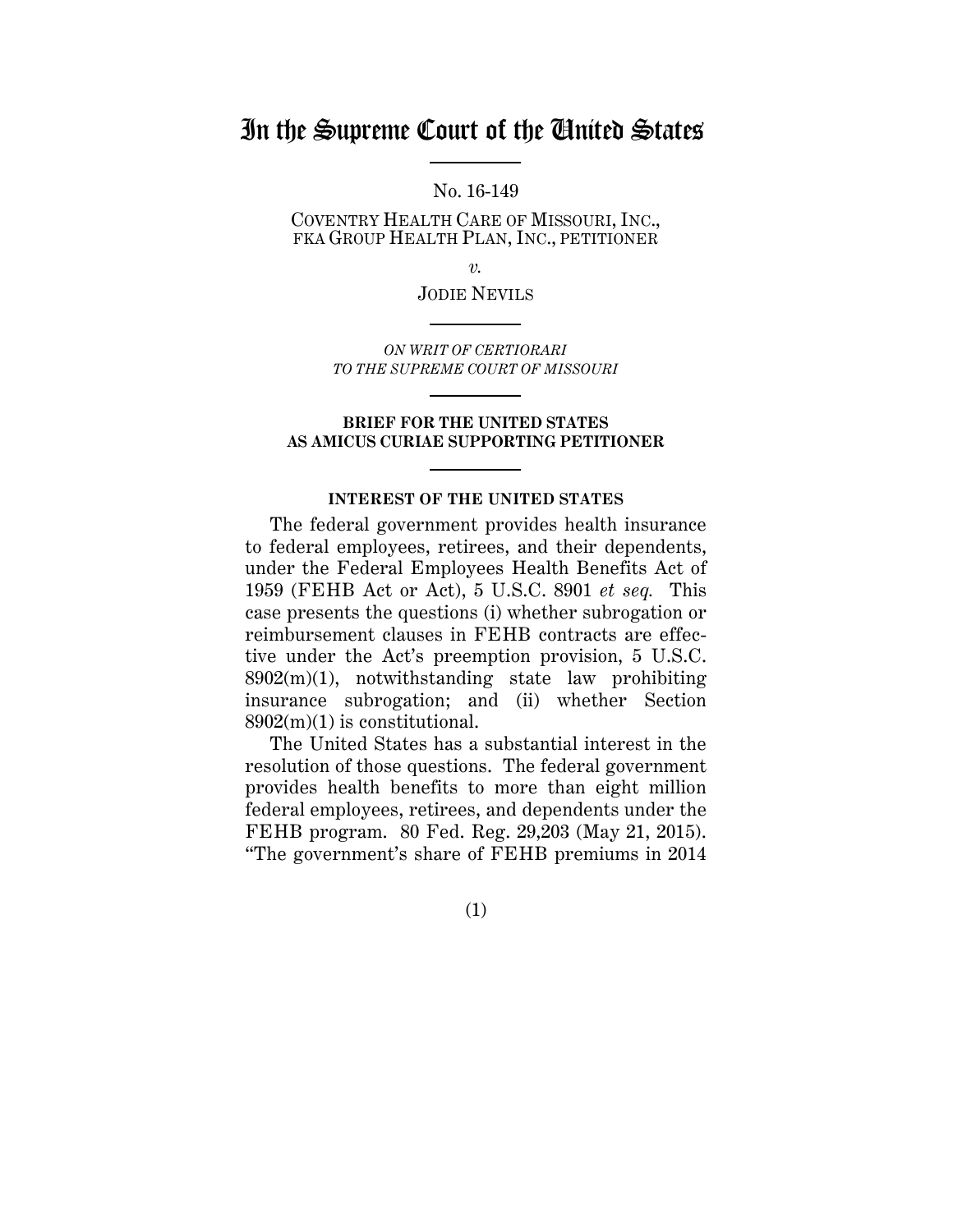was approximately \$33 billion." *Ibid*. "FEHB carriers were reimbursed by approximately \$126 million in subrogation recoveries," which "translate to premium cost savings for the federal government and FEHB enrollees." *Ibid*. The federal government also has a "strong \* \* \* interest" in ensuring that it can administer the FEHB program on a uniform basis, without variation based on a patchwork of state and local laws. 80 Fed. Reg. 932 (Jan. 7, 2015). At the Court's invitation, the Solicitor General filed an amicus brief on behalf of the United States at an earlier stage in this case. 135 S. Ct. 323 (2014).

#### **STATEMENT**

1. The FEHB Act "establishes a comprehensive program of health insurance for federal employees." *Empire Healthchoice Assurance, Inc.* v. *McVeigh*, 547 U.S. 677, 682 (2006). Today, more than eight million federal workers, retirees, and dependents are enrolled in FEHB plans. 80 Fed. Reg. at 29,203.

The Act vests the Office of Personnel and Management (OPM) with broad authority to administer the FEHB program, see 5 U.S.C. 8901-8913, and to promulgate regulations necessary to carry out the Act's objectives, 5 U.S.C. 8913. OPM contracts with private insurance carriers to offer a range of healthcare plans. 5 U.S.C. 8902, 8903. The Act directs that each contract between OPM and a carrier "shall contain a detailed statement of benefits offered," and "shall include such maximums, limitations, exclusions, and other definitions of benefits as [OPM] considers necessary or desirable." 5 U.S.C. 8902(d).

Federal employees may enroll in a carrier's plan under the terms of the contract between OPM and the carrier. 5 U.S.C. 8905(a). OPM issues official descrip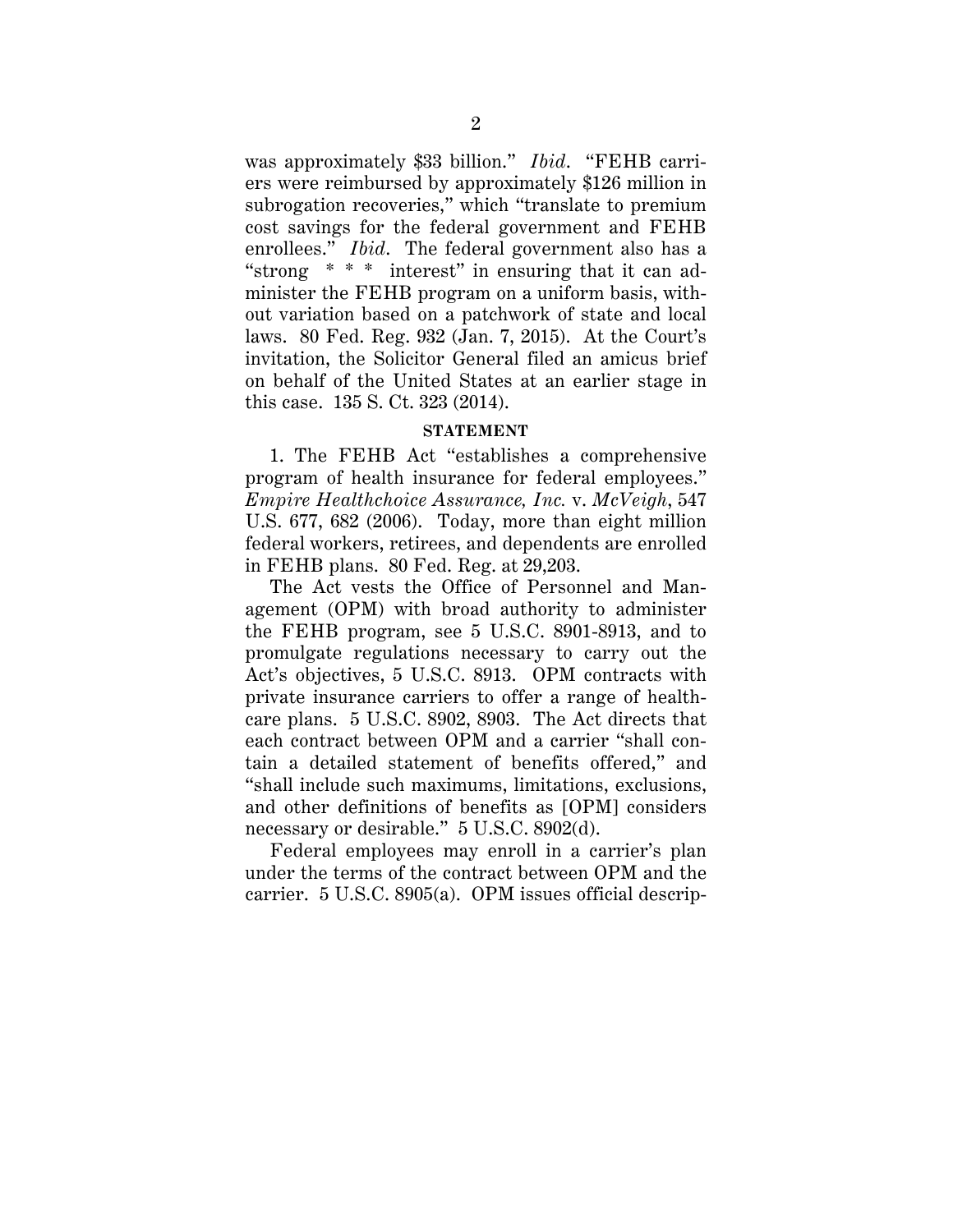tions of plan terms through a statement of benefits or plan brochure. 5 U.S.C. 8907. The government pays the bulk of the premiums, 5 U.S.C. 8906(b)(1), which are deposited into the Employee Health Benefits Fund in the U.S. Treasury, 5 U.S.C. 8909.

The Act contains an express-preemption provision. It provides:

The terms of any contract under this chapter which relate to the nature, provision, or extent of coverage or benefits (including payments with respect to benefits) shall supersede and preempt any State or local law, or any regulation issued thereunder, which relates to health insurance or plans.

5 U.S.C. 8902(m)(1). Congress originally enacted the provision in 1978 "to establish uniformity in Federal employee health benefits and coverage." H.R. Rep. No. 282, 95th Cong., 1st Sess. 1 (1977) (1977 House Report); see Act of Sept. 17, 1978 (1978 Act), Pub. L. No. 95-368, 92 Stat. 606. Congress broadened it to its current form in 1998, to ensure that "national plans [can] offer uniform benefits and rates to enrollees regardless of where they may live," and to "prevent carriers' cost-cutting initiatives from being frustrated by State laws." H.R. Rep. No. 374, 105th Cong., 1st Sess. 9 (1997) (1997 House Report); see Federal Employees Health Care Protection Act of 1998 (1998 Act), Pub. L. No. 105-266, § 3(c), 112 Stat. 2366.

2. Petitioner is a FEHB insurance carrier that has entered into a contract with OPM to furnish health benefits. At all relevant times, Part II of petitioner's contract with OPM (titled "BENEFITS"), Pet. App. 122a, contained a section titled "SUBROGATION," *id*. at 129a-130a. "Subrogation" occurs when an insurer pays an insured for benefits, and then steps into the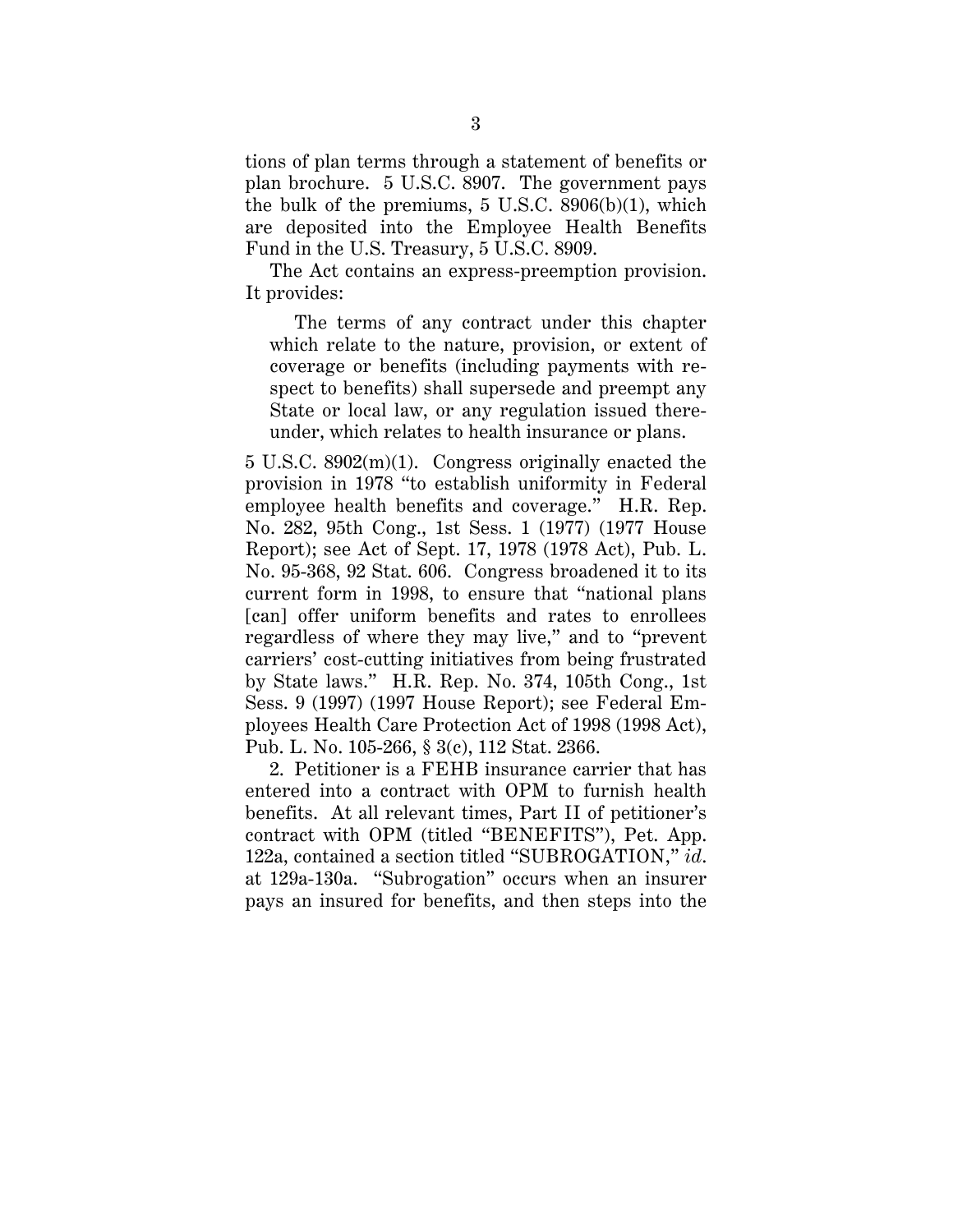insured's shoes to demand repayment from a third party who caused the loss. See *Black's Law Dictionary* 1654 (10th ed. 2014). "[S]ubrogation rights will commonly subsume reimbursement," which occurs when the insurer demands repayment from an insured who has recovered twice for the same injury, once from the insurer and again from a third party who caused the loss. *New Orleans Assets, L.L.C.* v. *Woodward*, 363 F.3d 372, 377 (5th Cir. 2004).

The subrogation clause in petitioner's contract with OPM stated, among other things, that petitioner "shall subrogate FEHB claims" in a State where "subrogation is prohibited," if petitioner also "subrogates for at least one plan covered under" the Employee Retirement Income Security Act of 1974 (ERISA), 29 U.S.C. 1001 *et seq*. Pet. App. 130a; see *FMC Corp.* v. *Holliday*, 498 U.S. 52, 58 (1990) (ERISA preempts state anti-subrogation laws).<sup>1</sup> It is undisputed that the subrogation clause required petitioner to "seek reimbursement or subrogation" in Missouri "when an insured obtains a settlement or judgment against a tortfeasor for payment of medical expenses." Pet. App. 45a. It is also undisputed that the term "subrogation" in the contract encompasses reimbursement. See Pet. 8; Resp. Br. 7.

3. OPM has issued detailed regulations governing subrogation and reimbursement clauses in FEHB contracts. 5 C.F.R. 890.106; see 80 Fed. Reg. at 29,203. Those regulations provide that a carrier's "right to pursue and receive subrogation and reimbursement recoveries *constitutes a condition of and a limitation on* the nature of benefits or benefit pay-

<sup>&</sup>lt;sup>1</sup> The plan brochure stated, "[i]f you do not seek damages you must agree to let us try. This is called subrogation." Pet. App. 147a.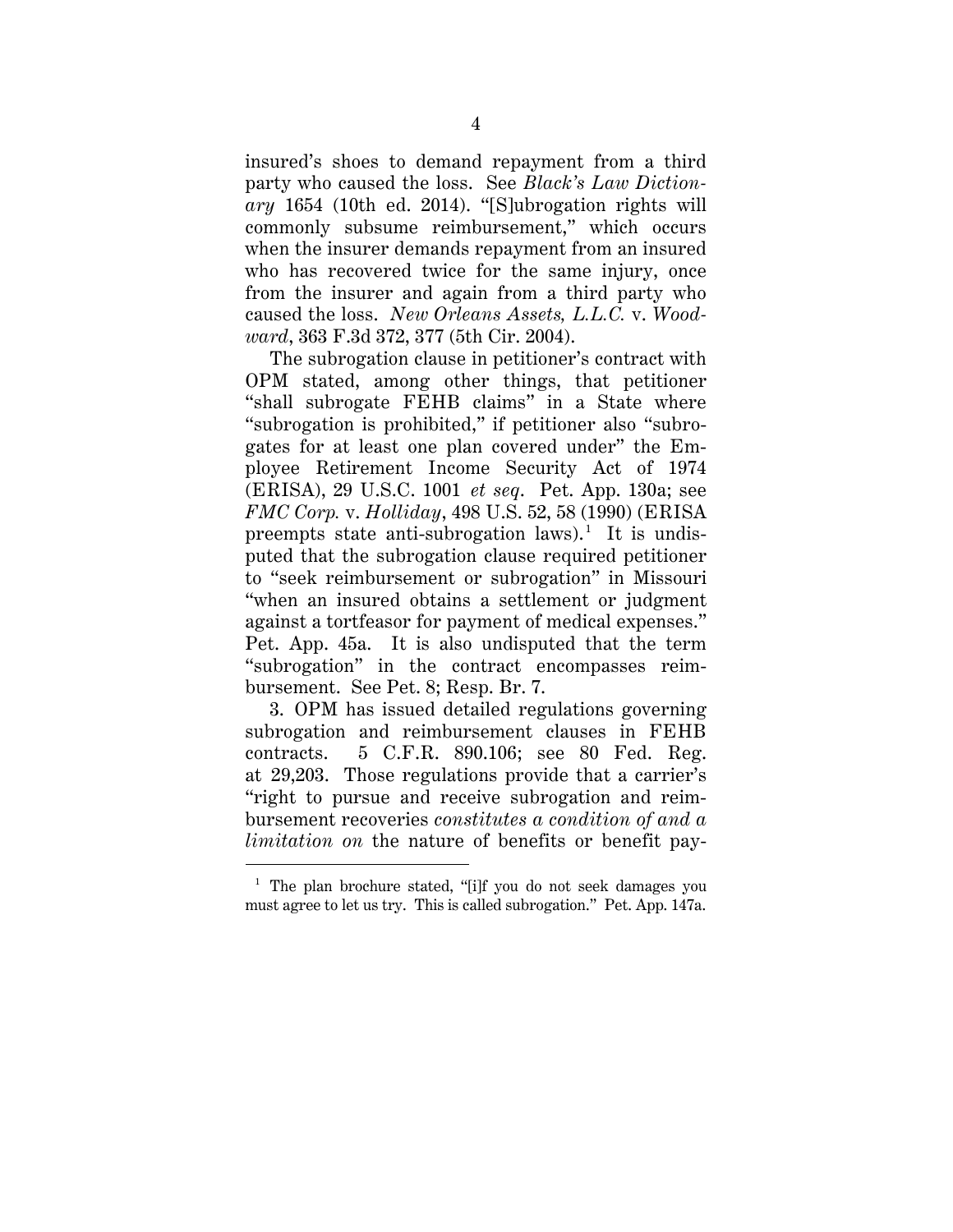ments and on the provision of benefits under the plan's coverage."  $5$  C.F.R.  $890.106(b)(1)$  (emphasis added). The regulations further provide:

A carrier's rights and responsibilities pertaining to subrogation and reimbursement under any FEHB contract relate to the nature, provision, and extent of coverage or benefits (including payments with respect to benefits) within the meaning of 5 U.S.C. 8902(m)(1). *These rights and responsibilities are therefore effective notwithstanding any state or local law, or any regulation issued thereunder, which relates to health insurance or plans*.

5 C.F.R. 890.106(h) (emphasis added). This regulation "formalizes OPM's longstanding interpretation of what Section  $8902(m)(1)$  has meant since Congress enacted it in 1978," and it applies to "all FEHBA contracts." 80 Fed. Reg. at 29,204. <sup>2</sup>

OPM explained that these regulations "comport[] with longstanding Federal policy and further[] Congress's goals of reducing health care costs and enabling uniform, nationwide application of FEHB contracts." 80 Fed. Reg. at 29,203. OPM noted that, in 2014, "FEHB carriers were reimbursed by approximately \$126 million in subrogation recoveries," "translat [ing] to premium cost savings for the federal government and FEHB enrollees." *Ibid*. OPM also stated that the regulations further "a strong federal interest in national uniformity" in coverage, benefits,

 <sup>2</sup> OPM's regulations also require carrier contracts entered into after June 22, 2015, to specify that benefits and benefits payments are extended "on the condition" that the carrier may pursue and receive subrogation and reimbursement. 5 C.F.R. 890.106(b)(2); see 80 Fed. Reg. at 29,203-29,204.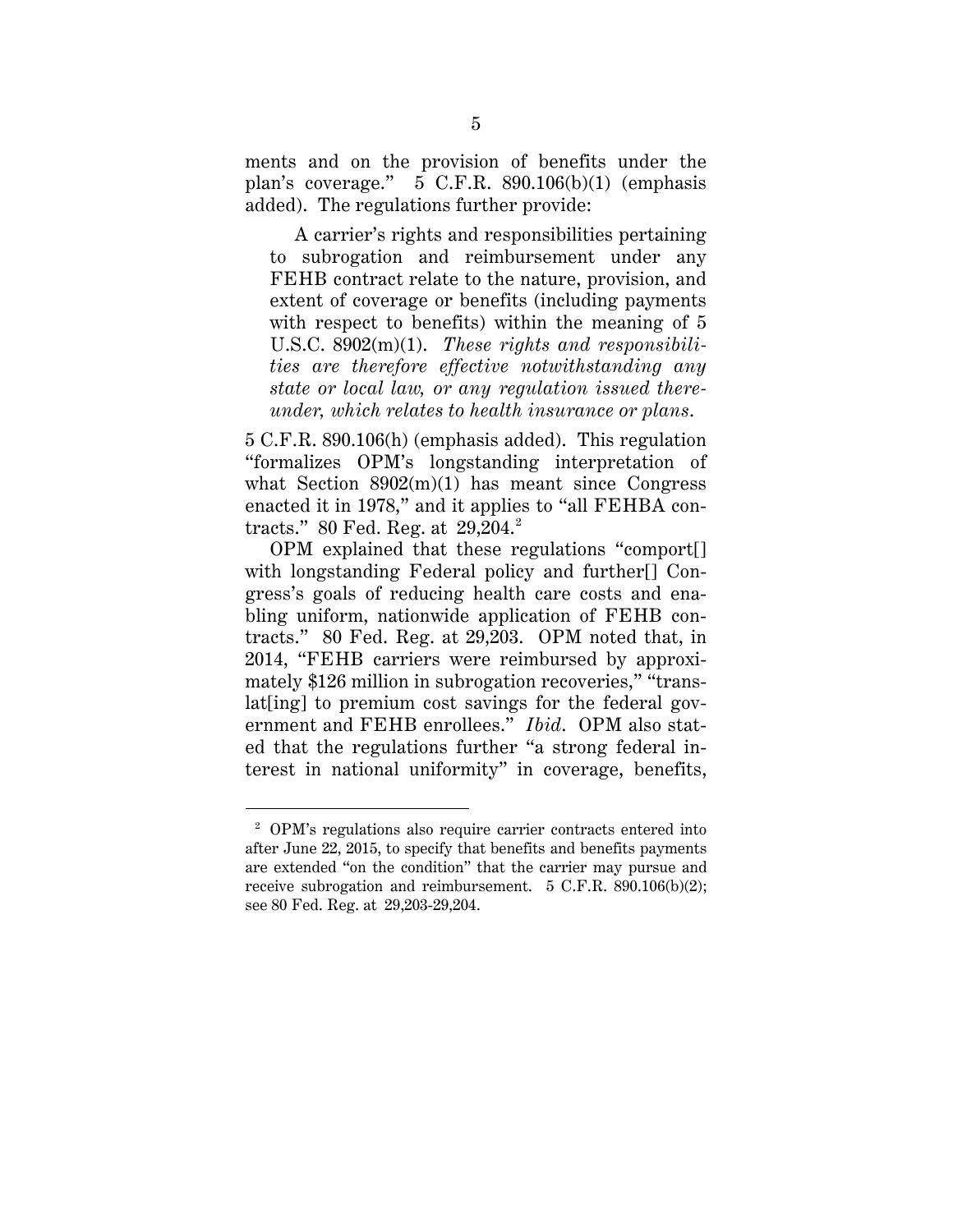and administration. 80 Fed. Reg. at 932. Disuniformity, OPM explained, "is administratively burdensome, gives rise to uncertainty and litigation, and results in treating enrollees differently, although enrolled in the same plan and paying the same premium." *Ibid*. OPM further stated that "Congress enacted the preemption provision to avoid such disparities, and to enhance the ability of the Federal Government to offer its employees a program of health benefits governed by a uniform set of legal rules." *Ibid*.

4. a. Respondent is a former federal employee who enrolled in and was insured under petitioner's FEHB plan. Pet. App. 45a. He was injured in an automobile accident, and petitioner paid his medical expenses. *Ibid*. Respondent sued the driver who caused his injuries and recovered a monetary award in a settlement. *Ibid*. As contemplated by its contract with OPM, petitioner asserted a lien (for \$6,592.24) against part of the settlement proceeds to cover medical bills petitioner had paid arising from the accident. *Ibid*. Respondent repaid that amount, satisfying the lien. *Ibid*.

Respondent then brought this class action suit against petitioner in Missouri state court, alleging that petitioner had improperly obtained reimbursement for medical benefits it paid. Pet. App. 45a. Respondents' state-law claims were "based on the premise that Missouri law does not permit the subrogation of tort claims." *Ibid*.; see *Benton House, LLC*  v. *Cook & Younts Ins., Inc.*, 249 S.W.3d 878, 882 (Mo. Ct. App. 2008) ("[A]n insurer cannot seek subrogation from its insured."). In response, petitioner argued that Section 8902(m)(1) makes subrogation and reimbursement clauses in FEHB contracts effective notwithstanding state law. The state trial court granted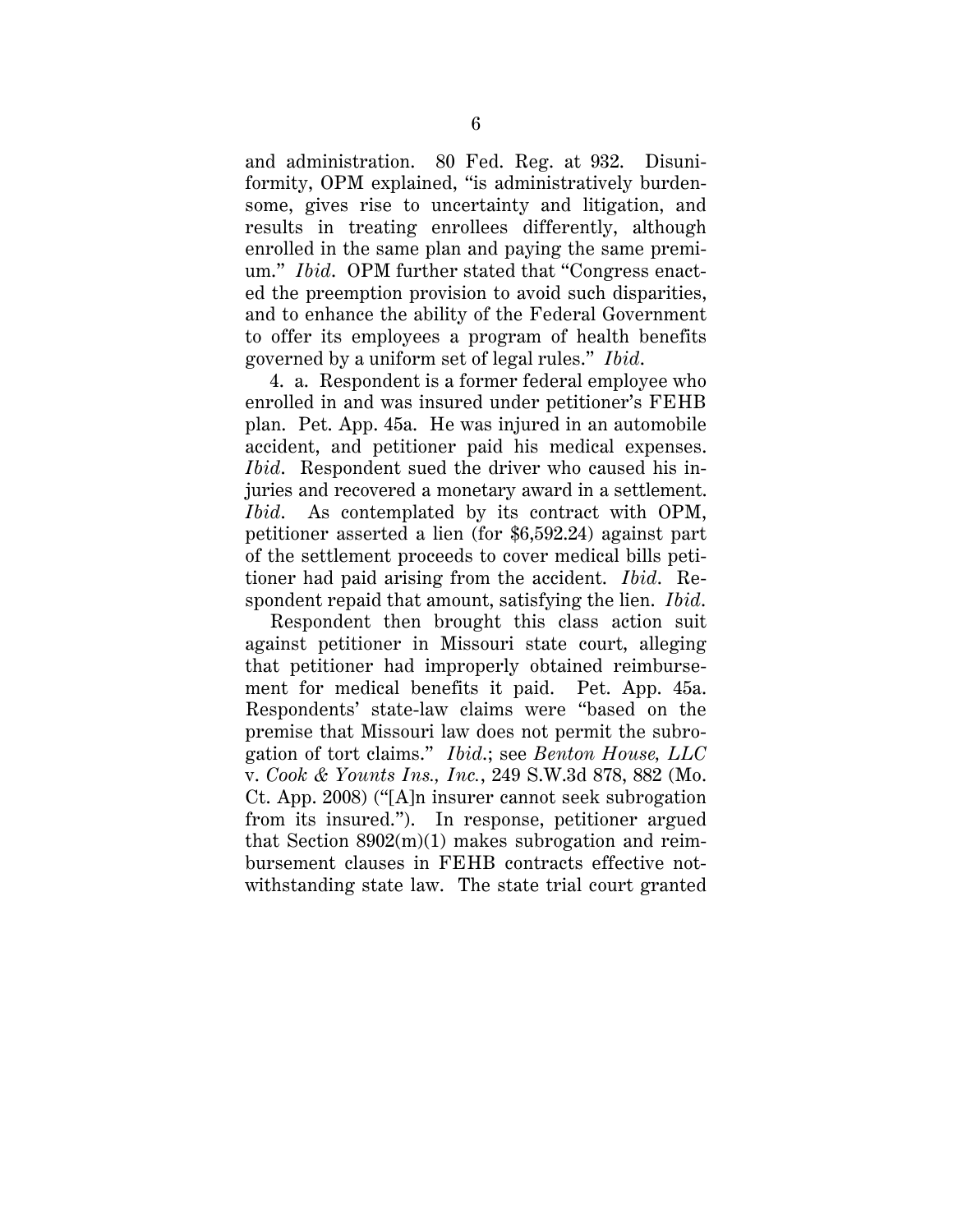summary judgment for petitioner, Pet. App. 28a-32a, and the state court of appeals affirmed, *id*. at 33a-43a.

The Missouri Supreme Court reversed. Pet. App. 44a-54a. The court started "with the assumption that the historic police powers of the States [are] not to be superseded by . . . Federal Act unless that [is] the clear and manifest purpose of Congress." *Id*. at 47a (brackets in original) (quoting *Cipollone* v. *Liggett Grp., Inc.*, 505 U.S. 504, 516 (1992)). The court found Section  $8902(m)(1)$  ambiguous as to whether subrogation and reimbursement were included within its preemptive scope. The court then concluded that it had "a duty to accept the reading that disfavors preemption." *Id*. at 49a (quoting *Bates* v. *Dow Agro-Sciences LLC*, 544 U.S. 431, 449 (2005)).

Judge Wilson concurred, joined by Judge Breckenridge. Pet. App. 55a-72a. He stated that "it defies logic to insist that benefit repayment terms do not *relate* to the nature or extent of [respondent's] benefits," and determined that "Congress plainly intended for  $\S$  8902(m)(1) to apply to the benefit repayment terms in [petitioner's] contract." *Id*. at 60a, 66a. Judge Wilson nonetheless concurred, reasoning that Congress cannot make the terms of FEHB contracts enforceable notwithstanding state law. *Id*. at 67a.

b. Petitioner filed a petition for a writ of certiorari, seeking this Court's review of the Missouri Supreme Court's decision. The Court invited the Solicitor General to file a brief expressing the views of the United States. 135 S. Ct. 323. While the petition was pending, OPM promulgated its regulations governing subrogation and reimbursement. See pp. 4-6, *supra*. This Court granted certiorari, vacated the Missouri Supreme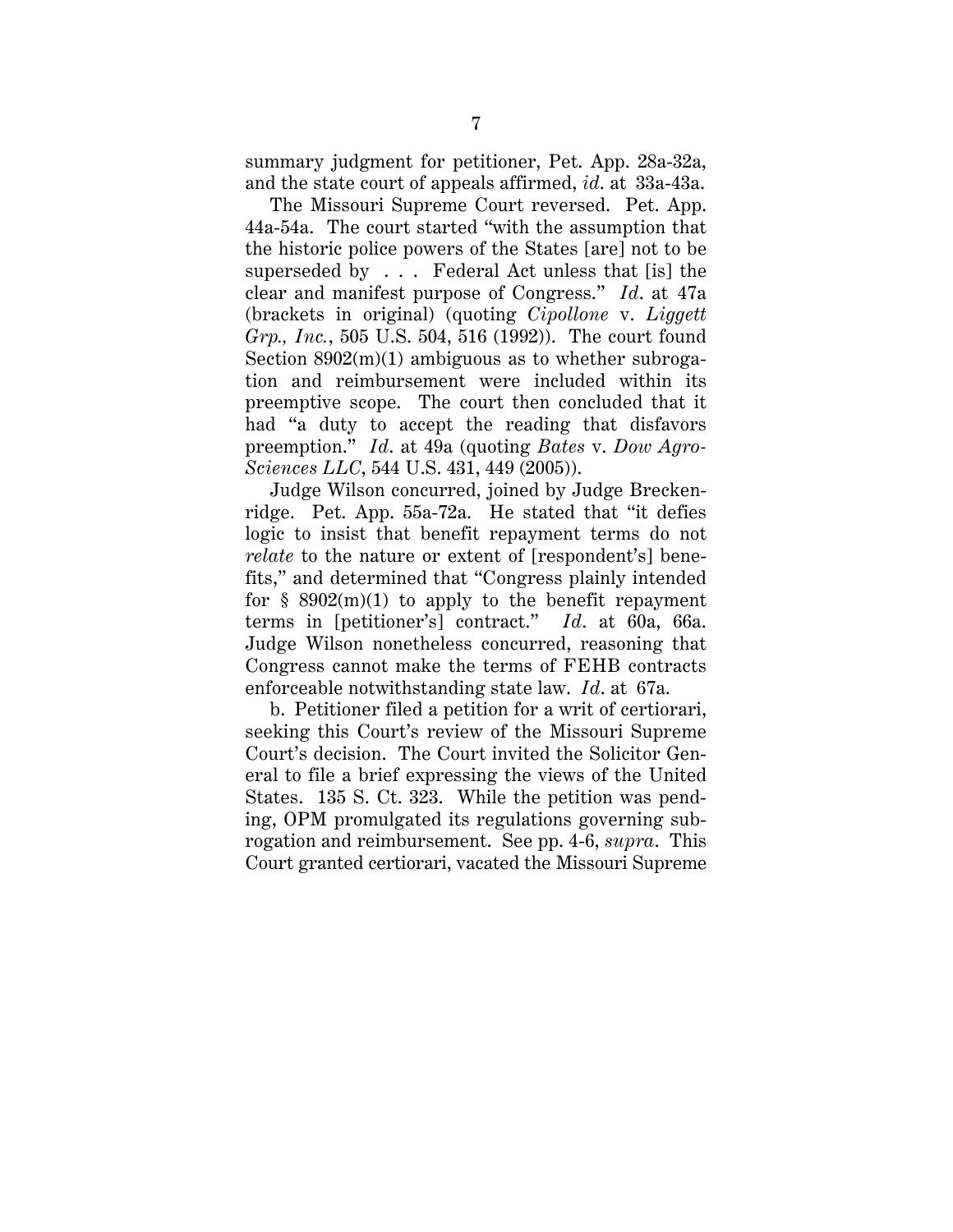Court's decision, and remanded for further consideration in light of the new regulations. Pet. App. 73a.

c. On remand, the Missouri Supreme Court reaffirmed its prior ruling. Pet. App. 1a-13a. The court stated that the "OPM regulation does not overcome the presumption against preemption and demonstrate Congress' clear and manifest intent to preempt state law." *Id*. at 2a. But see *Bell* v. *Blue Cross & Blue Shield*, 823 F.3d 1198 (8th Cir. 2016) (finding state anti-subrogation law preempted), petition for cert. pending, No. 16-504 (filed Oct. 11, 2016); *Helfrich* v. *Blue Cross & Blue Shield Ass'n*, 804 F.3d 1090 (10th Cir. 2015) (same); *Kobold* v. *Aetna Life Ins. Co.*, 370 P.3d 128 (Ariz. Ct. App. 2016) (same).

Judge Wilson concurred, joined by a majority of the judges of the Missouri Supreme Court. Pet. App. 14a; *id*. at 13a (identifying judges). In the concurring judges' view, Congress's "attempt to give preemptive effect to the provisions of a contract between the federal government and a private party is not a valid application of the Supremacy Clause" and, "therefore, does not displace Missouri law here." *Id*. at 14a.

#### **SUMMARY OF ARGUMENT**

I. Subrogation and reimbursement clauses in FEHB contracts are effective notwithstanding state anti-subrogation laws because Congress has shielded FEHB contracts from state interference, 5 U.S.C. 8902(m)(1), and subrogation and reimbursement clauses fall within the scope of that protective umbrella.

OPM has recently promulgated regulations codifying its longstanding interpretation of the FEHB Act to have that effect.  $5$  C.F.R. 890.106(b)(1) and (h). That interpretation bars Missouri from prohibiting subrogation that a FEHB contract requires. *Ibid*.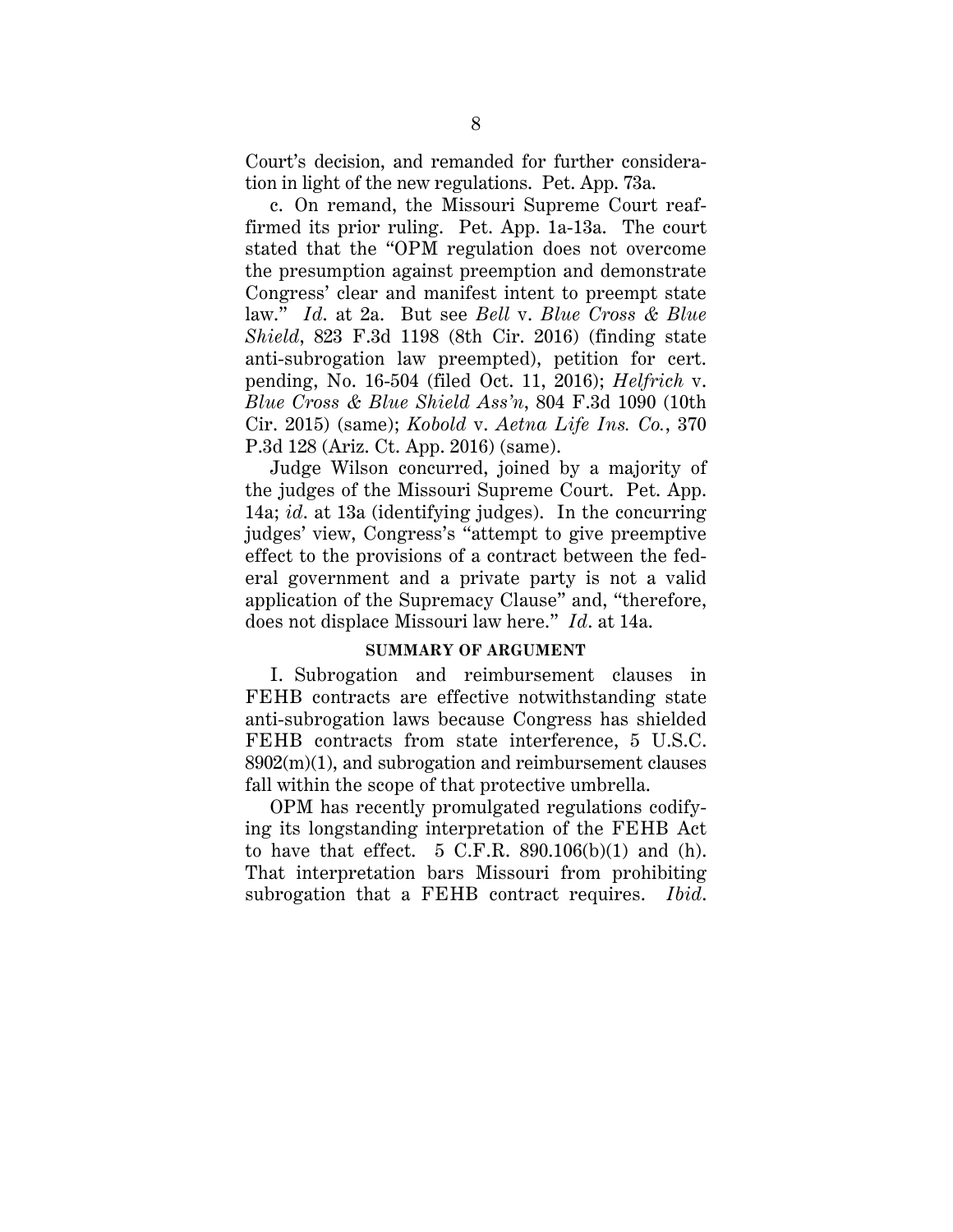Those regulations embody by far the best interpretation of the statute. At a minimum, they reasonably resolve any ambiguity and are therefore binding under *Chevron U.S.A. Inc.* v. *Natural Resources Defense Council*, 467 U.S. 837 (1984).

A subrogation or reimbursement clause "relate[s] to the nature, provision, and extent of coverage or benefits (including payments with respect to benefits)," 5 U.S.C.  $8902(m)(1)$ , because such a clause imposes a "condition of and a limitation on the nature of benefits or benefit payments and on the provision of benefits under the plan's coverage." 5 C.F.R. 890.106(b)(1). When subrogation is triggered, a carrier's payments to a beneficiary must be paid back. Moreover, Congress has assigned to OPM the power to decide what "limitations \* \* \* and other definitions of benefits" a carrier contract "shall contain." 5 U.S.C. 8902(d). OPM has reasonably concluded that subrogation is such a "limitation" on benefits, 5 C.F.R.  $890.106(b)(1)$ , and therefore relates to the nature, provision, and extent of benefits and benefit payments under the FEHB Act's preemption provision, 5 U.S.C. 8902(m)(1). See 5 C.F.R. 890.106(h).

OPM's common-sense interpretation furthers Section 8902(m)(1)'s purposes. Congress enacted that provision to ensure that uniform, national rules will govern the administration of benefits for federal workers—and to prevent individual States from undermining the federal government's cost-cutting efforts or creating unfair disparities between similarly situated federal employees. If individual States could prohibit FEHB subrogation, the federal government would spend more money to insure federal employees, and federal employees who pay the same premiums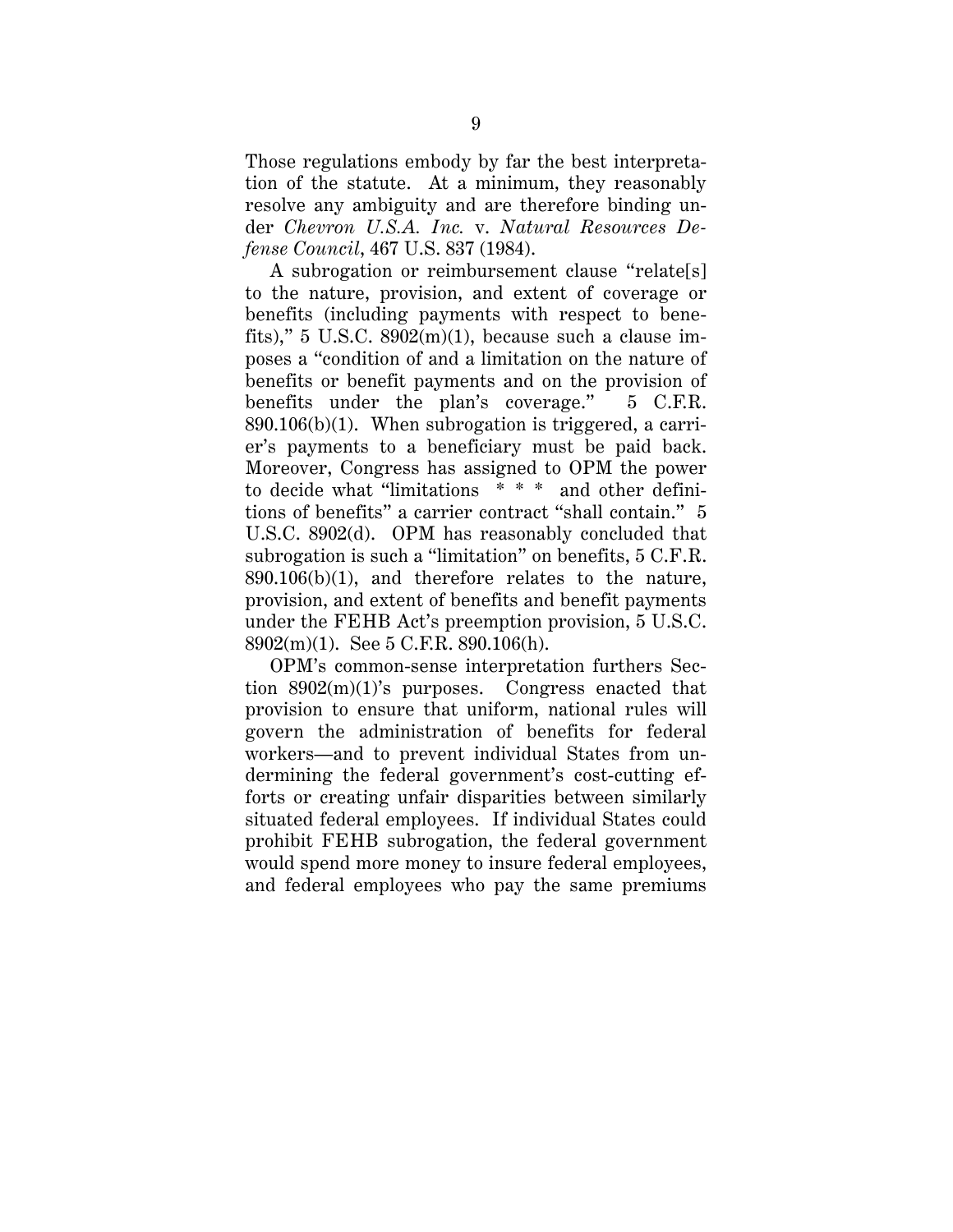under the same plan would receive different benefits: Federal employees in anti-subrogation States would get to keep payments, whereas those in other States would have to pay them back. Out-of-state enrollees in the plan who cannot receive the advantages of an anti-subrogation law (the ability to keep benefit payments) would nonetheless suffer their disadvantage (the increased premiums needed to pay for those unreturned benefits)—and would cross-subsidize the expanded benefits received solely by in-state workers.

The Missouri Supreme Court disagreed, reasoning that a "presumption against preemption" applied and effectively trumped *Chevron*, leaving OPM powerless to interpret Section 8902(m)(1). Pet. App. 2a. That is wrong for three reasons, each of which independently warrants reversal. And collectively, they make it even clearer that the decision below is wrong.

First, this Court has repeatedly applied *Chevron* deference to regulations interpreting the substantive scope of a statutory provision that preempts state law. *E.g.*, *Cuomo* v. *Clearing House Ass'n*, 557 U.S. 519, 525 (2009); *Smiley* v. *Citibank (S.D.), N.A.*, 517 U.S. 735, 743-744 (1996) (rejecting an argument that the presumption against pre-emption "in effect trumps *Chevron*"). A "general conferral of rulemaking authority \* \* \* validate[s] rules for *all* the matters the agency is charged with administering." *City of Arlington* v. *FCC*, 133 S. Ct. 1863, 1874 (2013). And the case for deference is particularly strong here because Congress has charged OPM with determining what "limitations" to impose and what "other definitions of benefits" to prescribe in its carrier contracts. 5 U.S.C. 8902(d). *Chevron* therefore applies to OPM's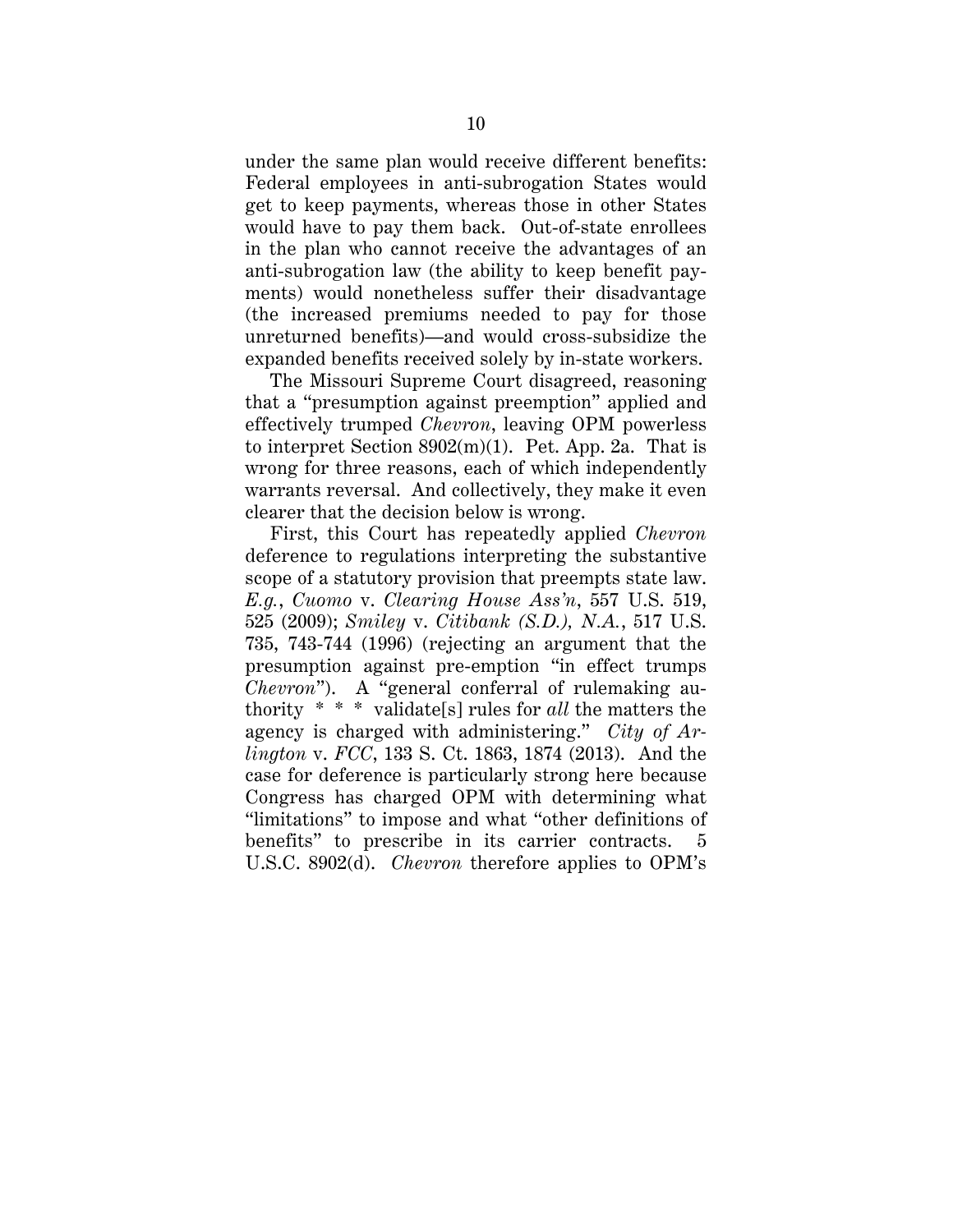interpretation of both Section 8902(m)(1) itself and the substantive terms in that provision.

Second, even without OPM's regulations, it would be improper to "presume" that Congress intended to preserve a role for state law under the FEHB program, because Congress enacted Section 8902(m)(1) to *prevent* state regulation that might interfere with its implementation. When a "statute 'contains an express pre-emption clause,'" the Court does "not invoke any presumption against pre-emption." *Puerto Rico* v. *Franklin Cal. Tax-Free Trust*, 136 S. Ct. 1938, 1946 (2016) (quoting *Chamber of Commerce of the U.S.* v. *Whiting*, 563 U.S. 582, 594 (2011)).

Third, even overlooking *both* OPM's regulations *and* the express-preemption provision, a presumption against preemption would not apply: There is no basis for "presuming" that Congress wanted to allow States to regulate benefits under "a *federal* health insurance plan for *federal* employees that arise from a *federal* law." *Bell* v. *Blue Cross & Blue Shield*, 823 F.3d 1198, 1202 (8th Cir. 2016) (emphases added), petition for cert. pending, No. 16-504 (filed Oct. 11, 2016). "[A]n 'assumption' of nonpre-emption is not triggered when [a] State regulates in an area where there has been a history of significant federal presence." *United States*  v. *Locke*, 529 U.S. 89, 108 (2000). And "[i]t is an understatement to say that 'there has been a history of significant federal presence' in the area of federal employment." *Helfrich* v. *Blue Cross & Blue Shield Ass'n*, 804 F.3d 1090, 1105 (10th Cir. 2015).

II. The Act's express-preemption provision is constitutional. Although it is "unusual" for a statute to provide that the terms of a federal contract preempt state law, *Empire Healthchoice Assurance, Inc.* v.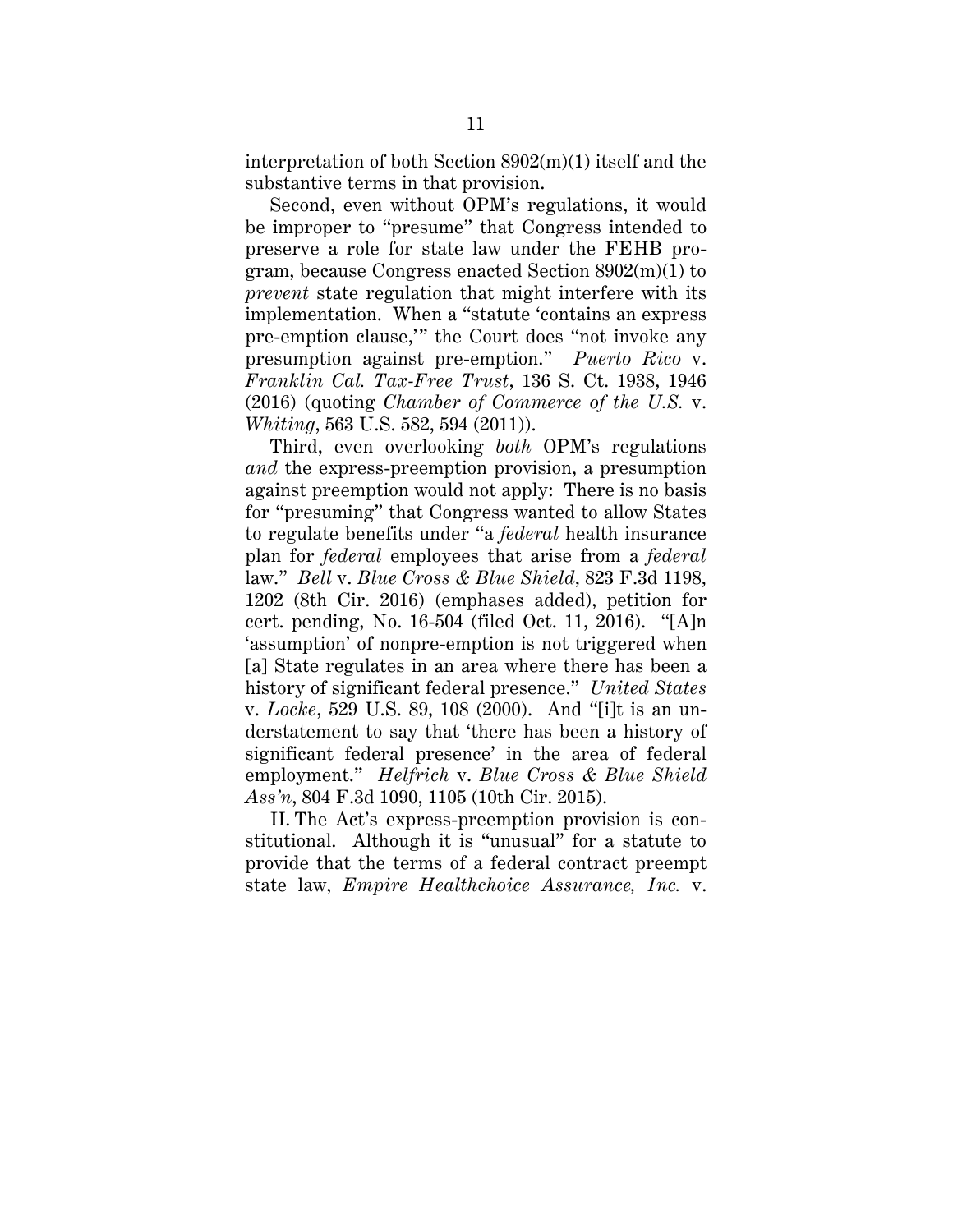*McVeigh*, 547 U.S. 677, 697 (2006), that creates no constitutional problem. Section 8902(m)(1) itself does the preempting here, with the reference to contract terms establishing the scope of the preemption. Section 8901(m)(1) thus creates a protective umbrella under which OPM can enter into contracts with carriers to provide uniform, nationwide coverage, sheltered from state interference. Congress plainly has the authority to create such a protected zone, and it has done so many times.

Indeed, this case involves an area of "uniquely federal interest" where uniform federal common law would apply—even without an express-preemption provision—when there is a "significant conflict" between state law and federal interests. *McVeigh*, 547 U.S. at 692-693 (quoting *Boyle* v. *United Techs. Corp.*, 487 U.S. 500, 507 (1988)). It follows *a fortiori* from *McVeigh* and *Boyle* that Congress can enact a statute declaring that uniform federal law will govern the terms and enforcement of FEHB contracts.

#### **ARGUMENT**

- **I. Section 8902(m)(1) Requires That Subrogation And Reimbursement Clauses In FEHB Contracts Be Given Effect Notwithstanding State Anti-Subrogation Laws**
	- **A. OPM's Regulations Embody By Far The Best Interpretation Of Section 8902(m)(1)**

1. a. Congress has granted OPM authority to determine what health "benefits" a carrier will offer in a contract, and to include in the contract such "limitations" and "other definitions of benefits as [it] considers necessary or desirable." 5 U.S.C. 8902(d). And Congress has further provided that contract terms that "relate to the nature, provision, or extent of coverage or benefits (including payments with respect to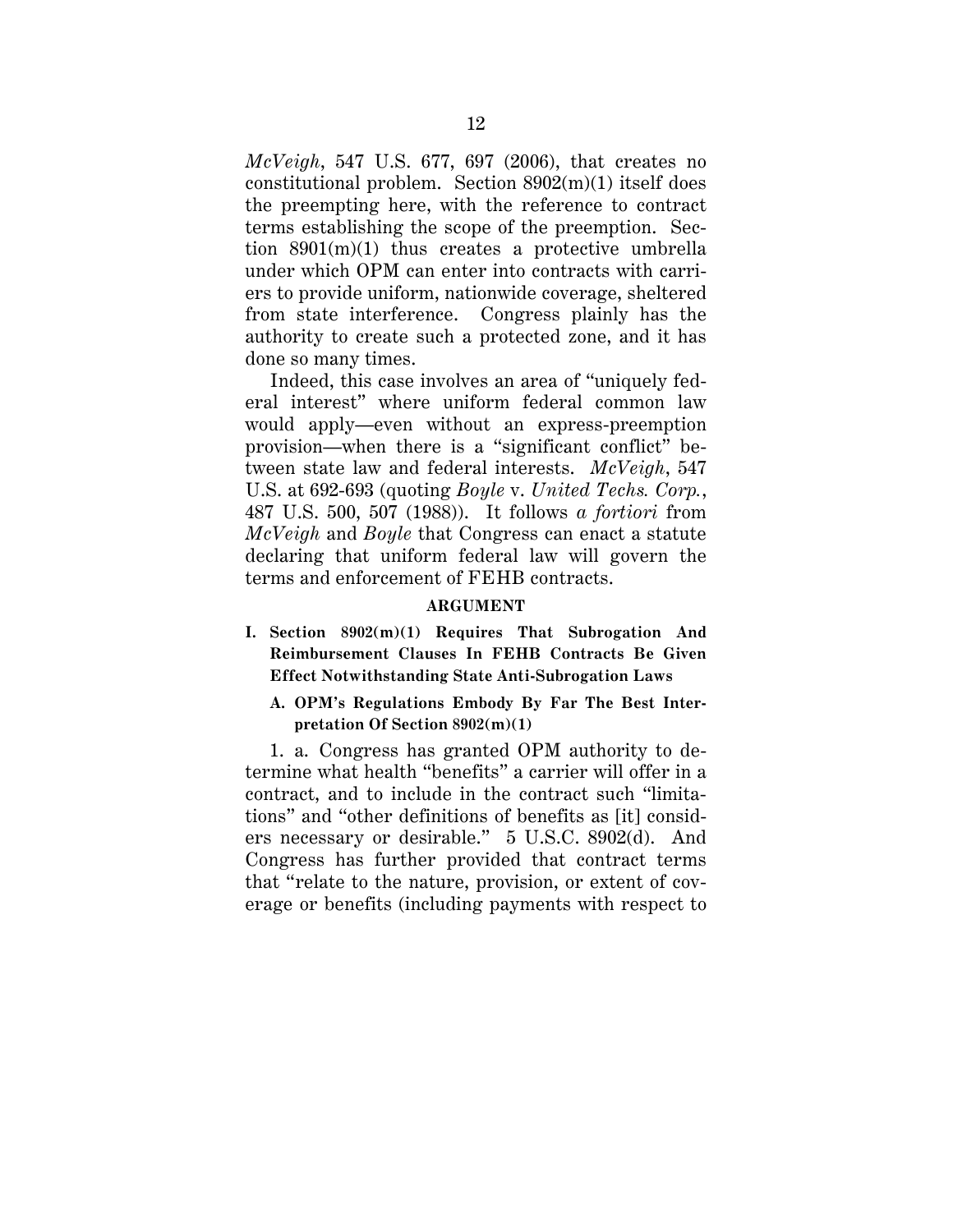benefits) *shall supersede and preempt any State or local law* \* \* \* which relates to health insurance or plans."  $5 \text{ U.S.C. } 8902 \text{(m)}(1)$  (emphasis added). It is undisputed that Missouri's law prohibiting healthinsurance subrogation "relates to health insurance or plans." *Ibid*. Accordingly, the only questions are (1) what is included in the "nature, provision, or extent of coverage or benefits (including payments with respect to benefits)" available under a FEHB contract; and (2) whether a subrogation clause "relate[s] to" the nature, provision, or extent of those benefits or benefit payments. *Ibid*.

OPM's regulations answer both questions. They provide that a carrier's "right to pursue and receive subrogation and reimbursement recoveries constitutes a condition of and a limitation on the nature of benefits or benefit payments and on the provision of benefits under the plan's coverage."  $5$  C.F.R. 890.106(b)(1).<sup>3</sup> OPM's regulations further provide that "[a] carrier's rights and responsibilities pertaining to subrogation and reimbursement" under a FEHB contract "relate to the nature, provision, and extent of coverage or benefits (including payments with respect to benefits)" within the meaning of Section  $8902(m)(1)$ , and "*are therefore effective notwithstanding any state or local law*" relating to health insurance or plans. 5 C.F.R. 890.106(h) (emphasis added). Petitioner therefore may obtain subrogation according to the terms of its contract with OPM, notwithstanding Missouri law.

b. In *Empire Healthchoice Assurance, Inc.* v. *McVeigh*, 547 U.S. 677 (2006), this Court addressed

<sup>&</sup>lt;sup>3</sup> Contracts now must specify that benefits and benefits payments are extended "on the condition" that the carrier may pursue and receive subrogation and reimbursement. 5 C.F.R. 890.106(b)(2).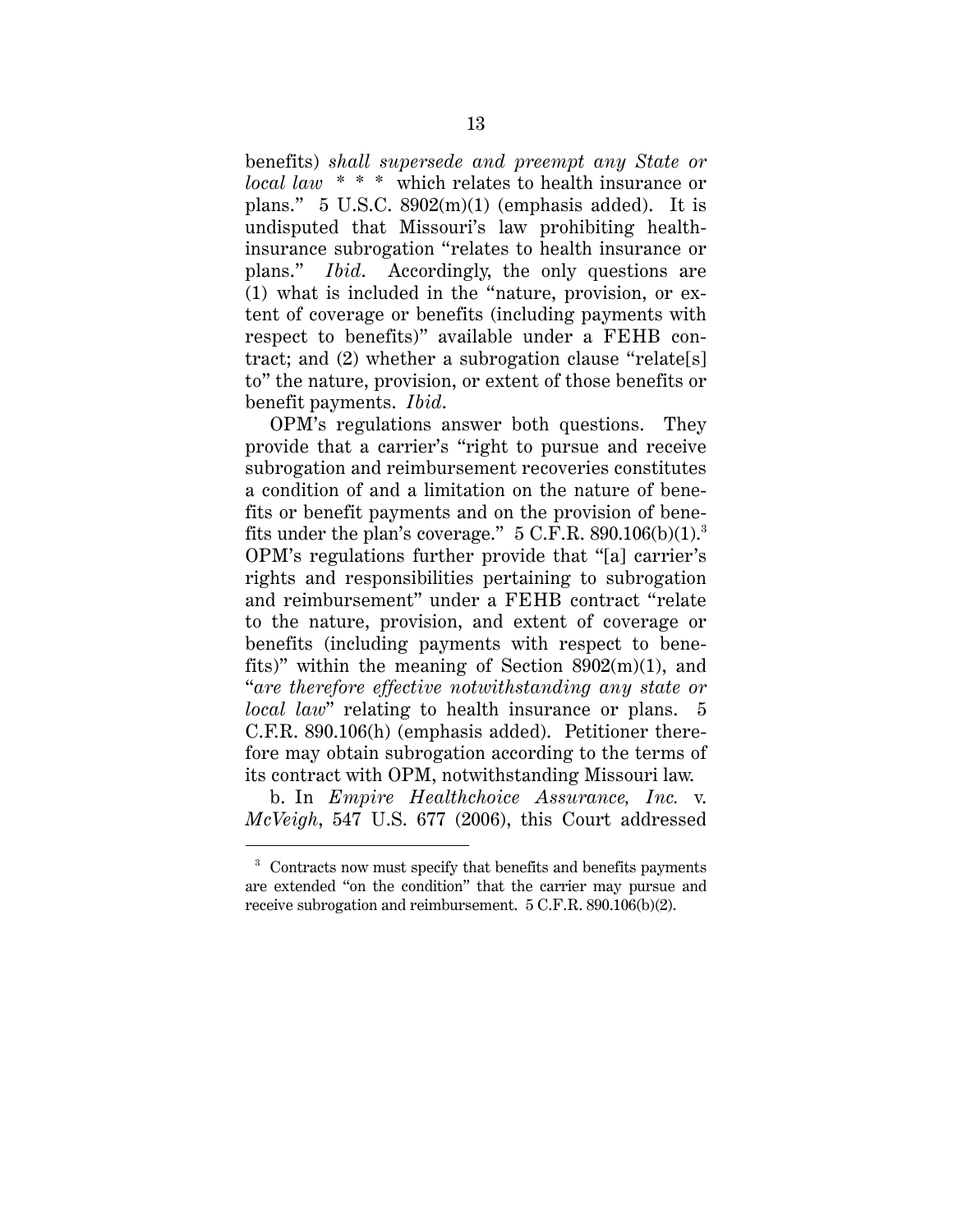whether a FEHB carrier's action for subrogation and reimbursement arose under federal law, and thus could be bought in federal court under 28 U.S.C. 1331. In concluding that such an action did not arise under federal law, the Court described Section  $8902(m)(1)$  as a "puzzling measure" that was "open to more than one construction"—including the interpretation OPM has adopted. *McVeigh*, 547 U.S. at 697-698. The Court explained that a "reimbursement clause" in a contract between OPM and a carrier could be interpreted as a "condition or limitation on 'benefits' received by a federal employee," and thus as a contract term "'relat- [ing] to . . . coverage or benefits' and 'payments with respect to benefits.'" *Id*. at 697 (brackets in original). On the other hand, the Court noted, Section 8902(m)(1) could be read to refer to a beneficiary's initial entitlement to benefits, not a carrier's entitlement to obtain reimbursement later. *Ibid*.

The Court did not definitively interpret Section 8902(m)(1) in *McVeigh*, however, because it would not be a basis for federal jurisdiction on either interpretation. 547 U.S. at 697. Section  $8902(m)(1)$  is a "choiceof-law prescription," the Court concluded, not a "jurisdiction-conferring provision." *Ibid*.

*McVeigh* therefore left OPM with authority to adopt regulations definitively resolving the textual ambiguity the Court found as to whether subrogation and reimbursement clauses fit within Section 8902(m)(1)'s terms. See *National Cable & Telecomms. Ass'n* v. *Brand X Internet Servs.*, 545 U.S. 967, 982 (2005). OPM has now exercised that authority, issuing regulations providing that a carrier's "right to pursue and receive subrogation and reimbursement recoveries constitutes a condition of and a limitation on the na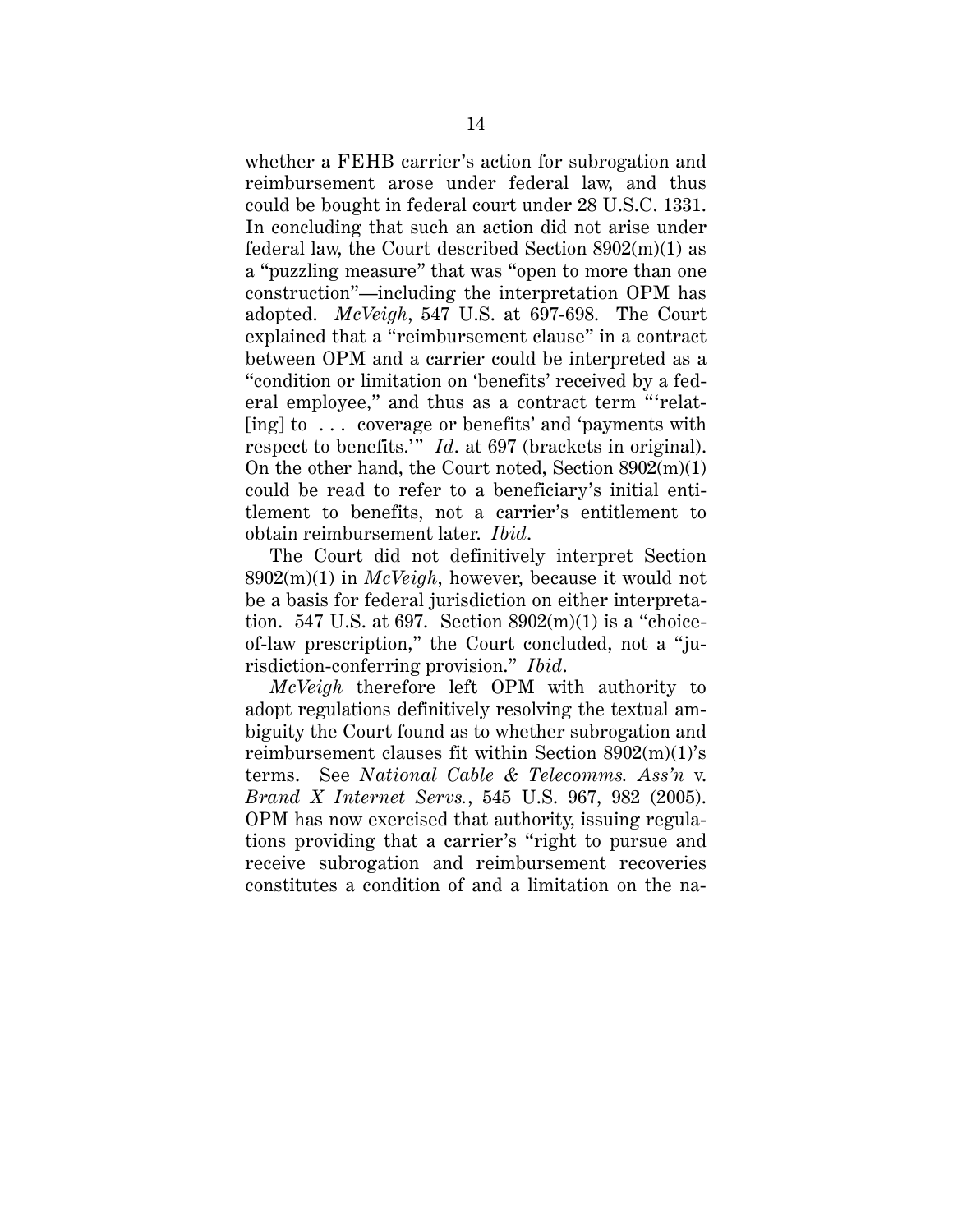ture of benefits or benefit payments and on the provision of benefits under the plan's coverage." 5 C.F.R. 890.106(b)(1); see 5 C.F.R. 890.106(h) (such terms are "effective notwithstanding any state or local law").

c. OPM's interpretation is the most natural reading of the statutory language. A subrogation or reimbursement clause is a "limitation[]" that serves to "defin[e]" the "benefits" that a plan offers, 5 U.S.C. 8902(d), by imposing a "condition of and a limitation on" those benefits and benefit payments, and thus on the provision of those benefits,  $5 \text{ C.F.R. } 890.106(b)(1)$ . It does so by making benefits and benefit payments contingent rather than final: When subrogation is triggered, the benefits paid by the carrier must be paid back. The common sense of this understanding is confirmed by the Medicare secondary-payer statute, which provides that Medicare payments are "conditioned on reimbursement" and must be repaid if the recipient later receives payment from another plan. 42 U.S.C. 1395y(b)(2)(B) ("Conditional Payment").

Subrogation and reimbursement clauses in turn "relate to" the "nature, provision, or extent" of those benefits and benefit payments for purposes of Section  $8902(m)(1)$ . The ordinary meaning of the phrase "relate to" "is a broad one," meaning "to stand in some relation; to have bearing or concern; to pertain; refer; to bring into association with or connection with." *Morales* v. *Trans World Airlines, Inc.*, 504 U.S. 374, 383 (1992) (quoting *Black's Law Dictionary* 1158 (5th ed. 1979)); see *Northwest, Inc.* v. *Ginsberg*, 134 S. Ct. 1422, 1428, 1430-1431 (2014) (the phrase "related to" in an express-preemption provision "expresses a 'broad pre-emptive purpose'"). As set forth above, subrogation and reimbursement clauses "limit[]" and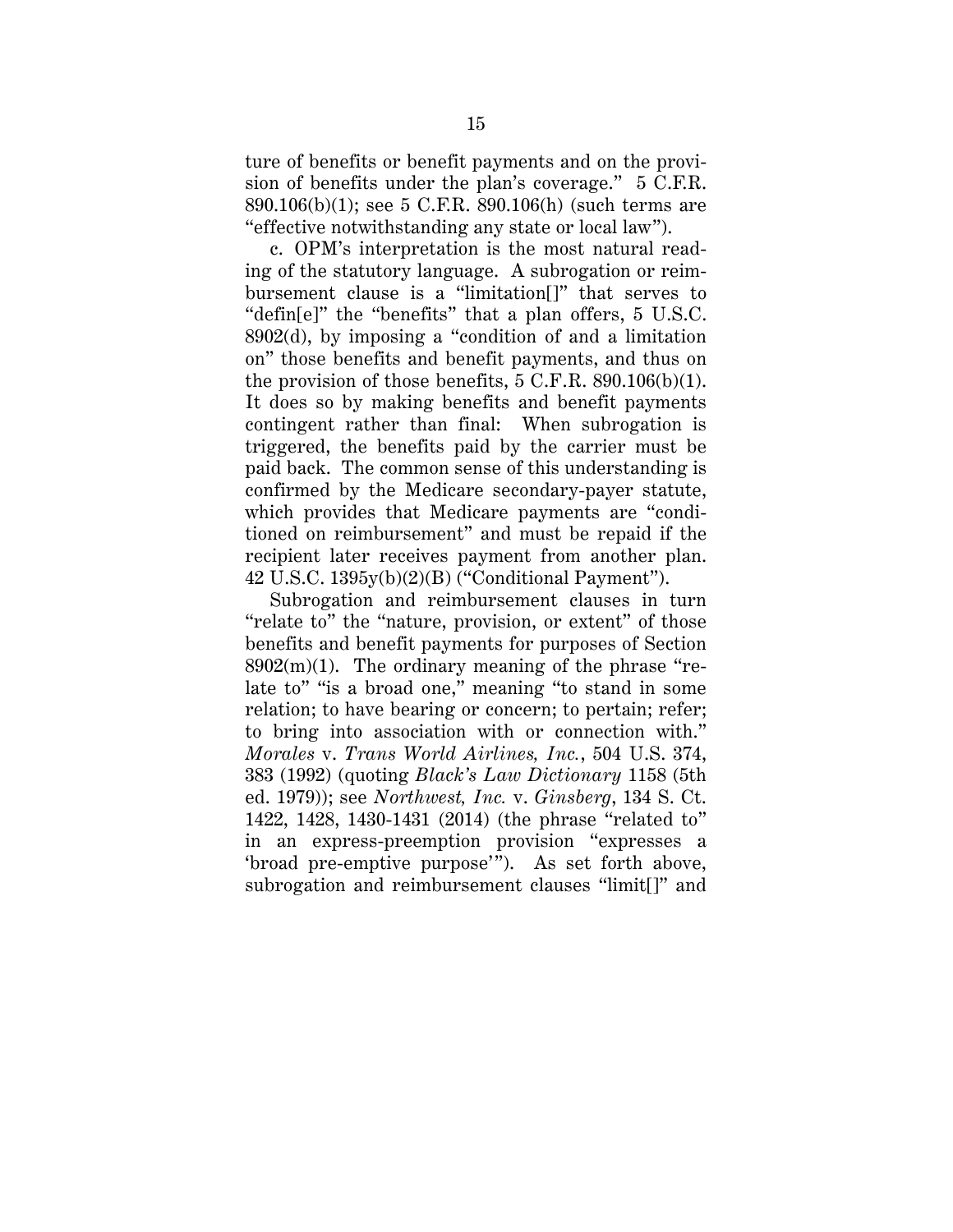"defin[e]" the benefits that are provided in the first place. 5 U.S.C 8902(d). Such a clause imposes a "limitation" on benefits and any payments with respect to those benefits, *ibid*., making them conditional in "nature" rather than final: When subrogation is triggered, benefits paid by a carrier must be paid back. And they also define the "extent" of benefits and payments with respect to benefits, because they define the extent of the payments the insured can keep. Subrogation clauses therefore relate to the "nature, provision, or extent" of the "benefits" themselves, as well as to the "nature, provision, or extent" of "payments with respect to benefits." 5 U.S.C. 8902(m)(1).

That conclusion is consistent with this Court's cases. This Court has held that a state "antisubrogation law 'relate[s] to' an employee benefit plan," within the meaning of ERISA's preemption clause. *FMC Corp.* v. *Holliday*, 498 U.S. 52, 58 (1990) (brackets in original). There is no basis for concluding that Congress intended a broader role for state law—and thus less uniformity—in regulating the *federal government's* relationship with *federal* employees than in regulating private retirement plans under ERISA. The fact that a payment may need to be refunded is closely "connected to" and "associated with" the nature and extent of both the benefits themselves and any payment of benefits that was made in the first place.

It is thus no surprise that the courts of appeals that have considered OPM's regulations have likewise concluded that they set forth the best reading of the statute. See *Bell* v. *Blue Cross & Blue Shield*, 823 F.3d 1198, 1203 (8th Cir. 2016) ("[T]he better reading of the statute" is that "reimbursement and subrogation provisions are limitations on the payment of bene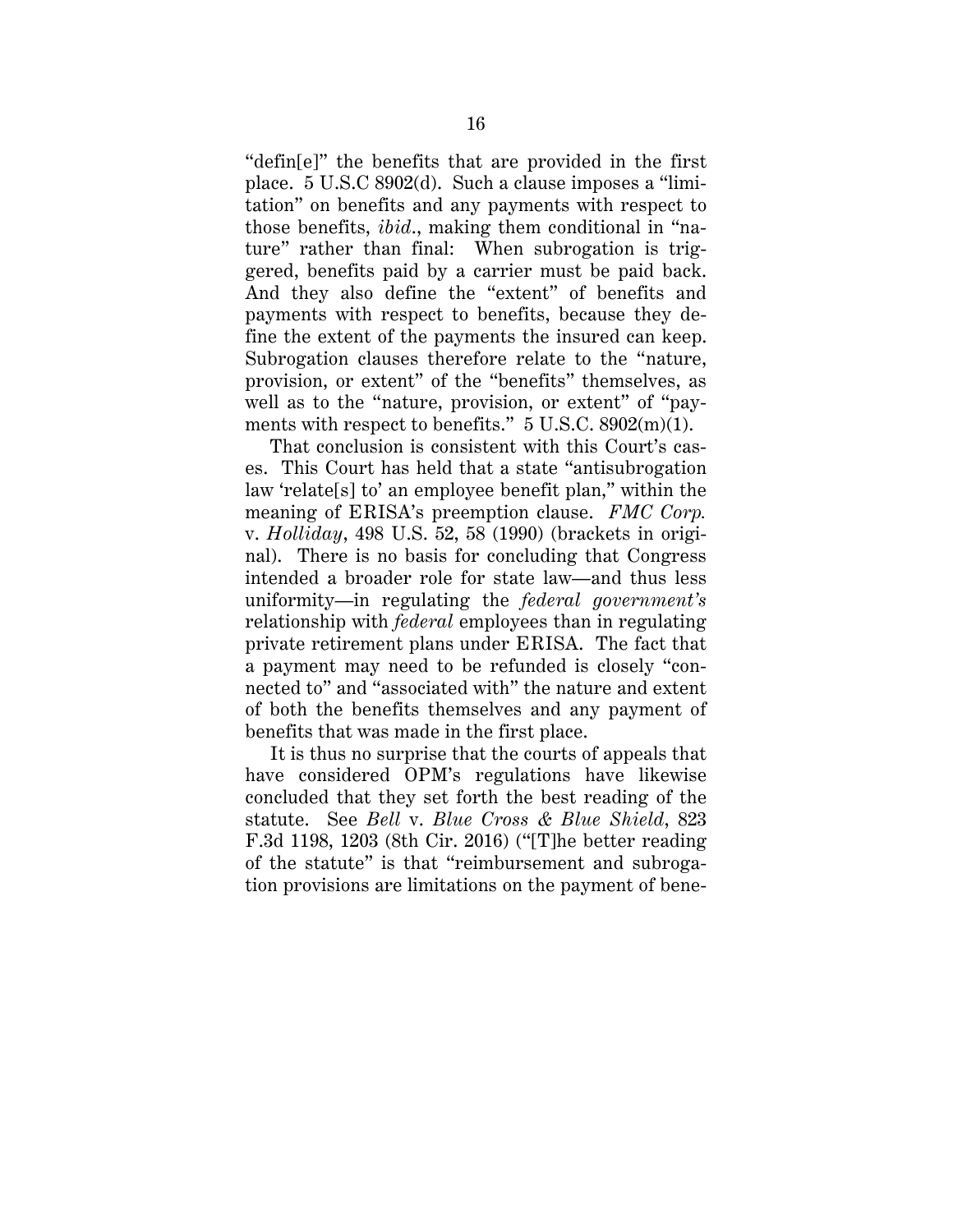fits."), petition for cert. pending, No. 16-504 (filed Oct. 11, 2016); *Helfrich* v. *Blue Cross & Blue Shield Ass'n*, 804 F.3d 1090, 1106 (10th Cir. 2015) ("[T]he best construction of the preemption provision strongly support[s] Blue Cross" because "an enrollee's ultimate entitlement to benefit payments is conditioned upon providing reimbursement from any later recovery or permitting the Plan to recover on the enrollee's behalf"); see also *Kobold* v. *Aetna Life Ins. Co.*, 370 P.3d 128, 132 (Ariz. Ct. App. 2016) ("The connection between issuing benefit payments and seeking subrogation and reimbursement is not so attenuated as to make the regulations' interpretation unreasonable."). And in his original concurring opinion below, Judge Wilson stated that it "defies logic to insist that benefit repayment terms do not *relate* to the nature or extent of [respondent's] benefits": "[T]erms requiring [him] to *pay* benefits back to [petitioner] that [petitioner] previously had *paid* out are terms that relate to 'payment with respect to [his] benefits.'" Pet. App. 60a-61a.

2. The interpretation embodied in OPM's regulations also directly furthers Section 8902(m)(1)'s purposes of "promot[ing] uniformity in the administration of federal employee benefits and stewardship of the public fisc." *Bell*, 823 F.3d at 1204.

a. Congress enacted Section 8902(m)(1) in response to state laws "requiring not only specific types of care but the extent of benefits, family members to be covered, the age limits for family members, extension of coverage, [and] the format and the type of informational material that must be furnished, including in some instances the type of language to be used." 1977 House Report 6-7. Congress was concerned that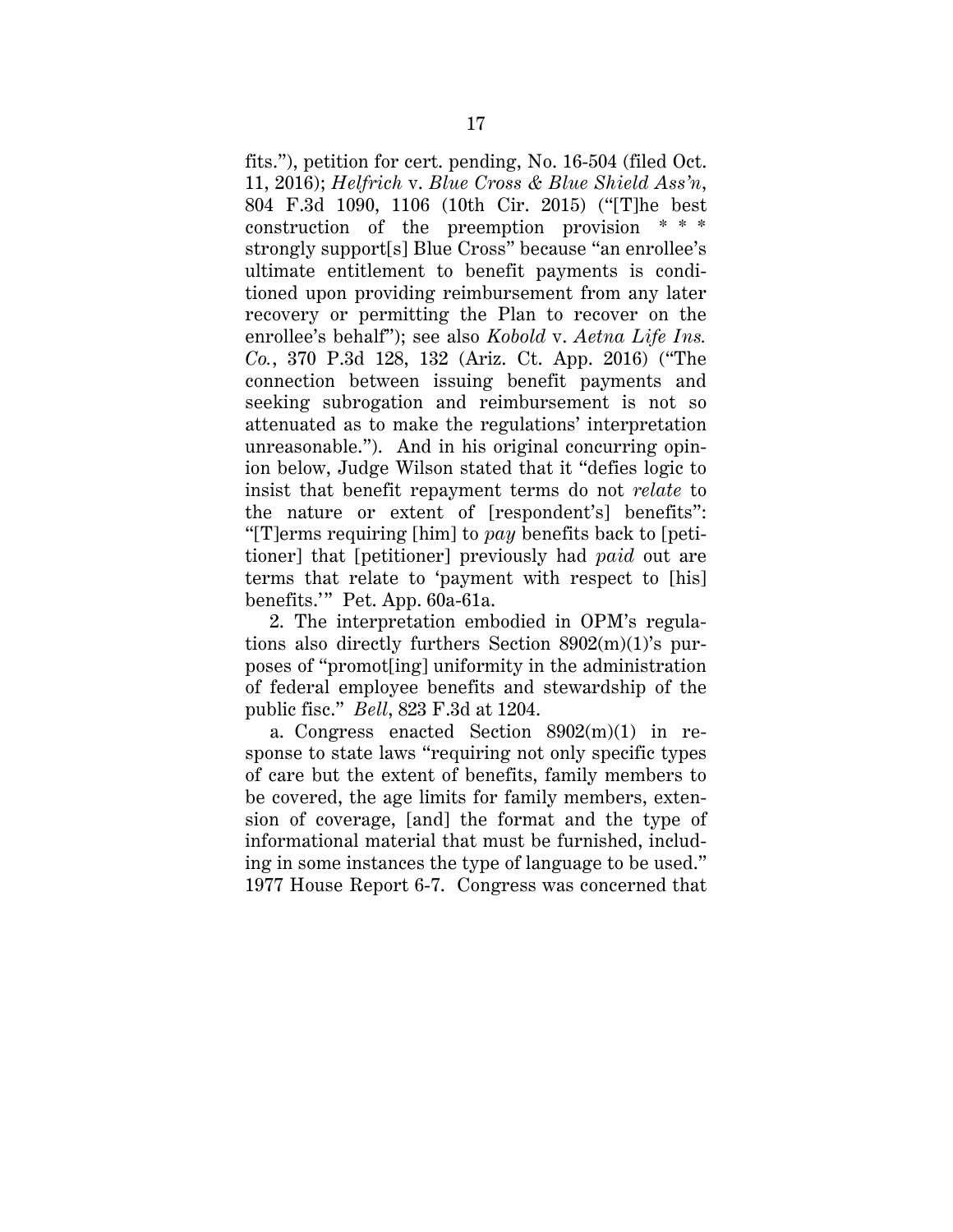such "mandated benefit" laws would result in "[i]ncreased premium costs to both the Government and enrollees," as well as "[a] lack of uniformity of ben[e]fits for enrollees in the same plan which would result in enrollees in some States paying a premium based, in part, on the cost of benefits provided only to enrollees in other States." H.R. Rep. No. 1211, 94th Cong., 2d Sess. 3 (1976); see S. Rep. No. 903, 95th Cong., 2d Sess. 7 (1978) ("These laws in effect presented serious problems from the standpoint of the uniformity of benefits under the program."). Congress accordingly provided in 1978 that FEHB contract terms that "relate to the nature or extent of coverage or benefits (including payments with respect to benefits)" preempt any state law relating to health insurance or plans, "to the extent that such law or regulation is inconsistent with such contractual provisions." 1978 Act, 92 Stat. 606.

Congress later expanded the preemption provision. See 1998 Act § 3(c), 112 Stat. 2366. First, Congress expanded it to preempt state laws without regard to whether they are "inconsistent" with FEHB contracts terms, "thereby giving the federal contract provisions clear authority." S. Rep. No. 257, 105th Cong., 2d Sess. 15 (1998) (1998 Senate Report). Second, Congress expanded it to reach terms relating to the "provision" of coverage or benefits. 5 U.S.C. 8902(m)(1). Congress thereby "strengthen[ed] the ability of national plans to offer uniform benefits and rates to enrollees regardless of where they may live," and "prevent[ed] carriers' cost-cutting initiatives from being frustrated by State laws." 1997 House Report 9; see *McVeigh*, 547 U.S. at 686 (describing this history).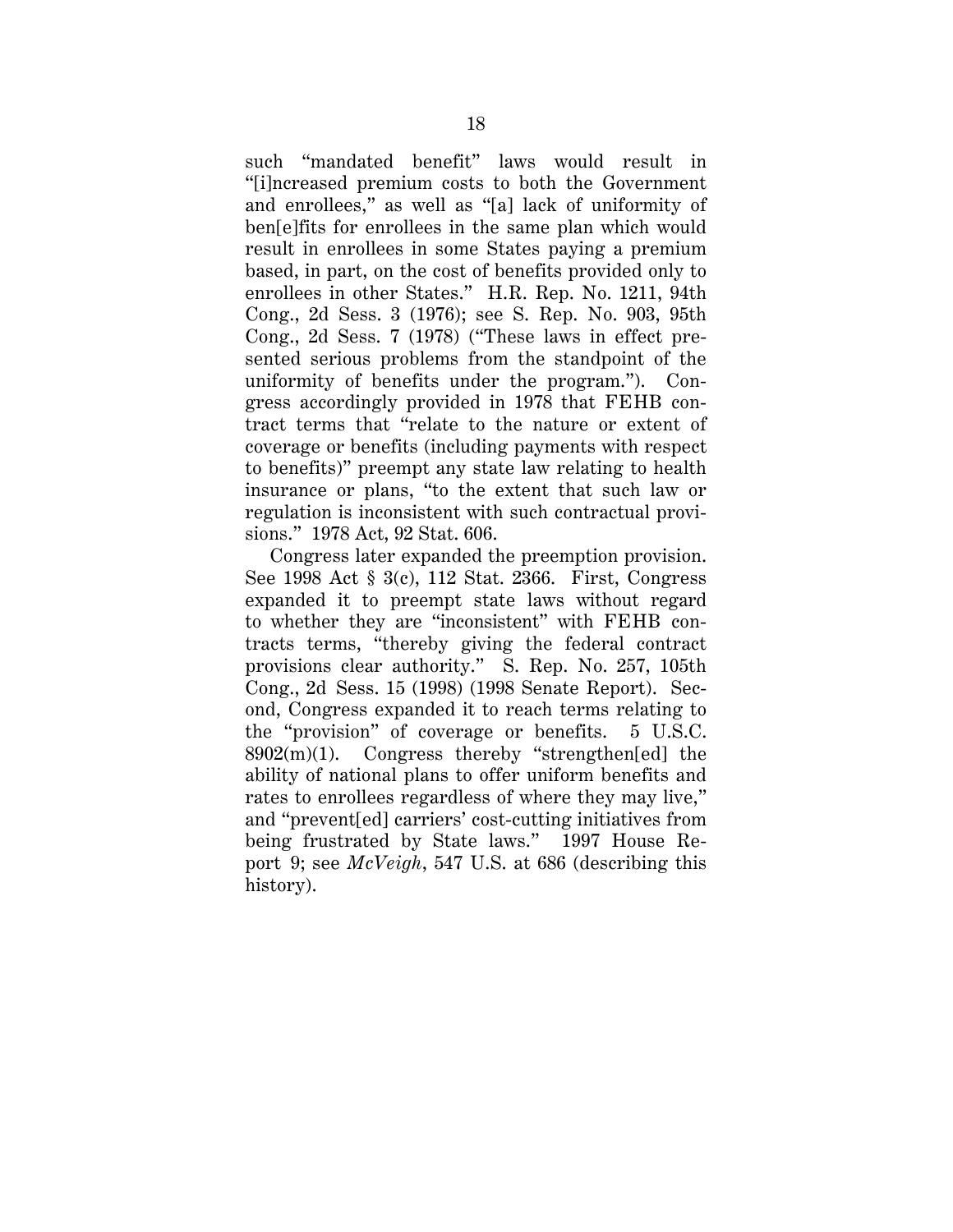b. OPM's interpretation of Section 8902(m)(1) advances Congress's goals of "reducing health care costs and enabling uniform, nationwide application of FEHB contracts," by ensuring that subrogation and reimbursement clauses are uniformly enforceable and effective regardless of where the federal employee resides. 80 Fed. Reg. at 29,203.

"The FEHB program insures approximately 8.2 million federal employees, annuitants, and their families, a significant proportion of whom are covered through nationwide fee-for-service plans with uniform rates." 80 Fed. Reg. at 29,203. OPM estimated that "FEHB carriers were reimbursed by approximately \$126 million in subrogation recoveries" in 2014. *Ibid*. Accordingly, "[s]ubrogation recoveries translate to premium cost savings for the federal government and FEHB enrollees." *Ibid*.

OPM's regulations similarly further Congress's purpose of promoting national uniformity in coverage, benefits, and administration. 80 Fed. Reg. at 932; cf. *Holliday*, 498 U.S. at 60 ("Application of differing state subrogation laws to [ERISA] plans would \* \* \* frustrate plan administrators' continuing obligation to calculate uniform benefit levels nationwide."). Disuniformity "is administratively burdensome, gives rise to uncertainty and litigation, and results in treating enrollees differently, although enrolled in the same plan and paying the same premium." 80 Fed. Reg. at 932. Federal employees "in states without [antisubrogation] laws would have to pay reimbursements that are then used to benefit enrollees throughout the country, even those who live in states where they could keep their tort recoveries without paying reimbursements." *Helfrich*, 804 F.3d at 1099. Depending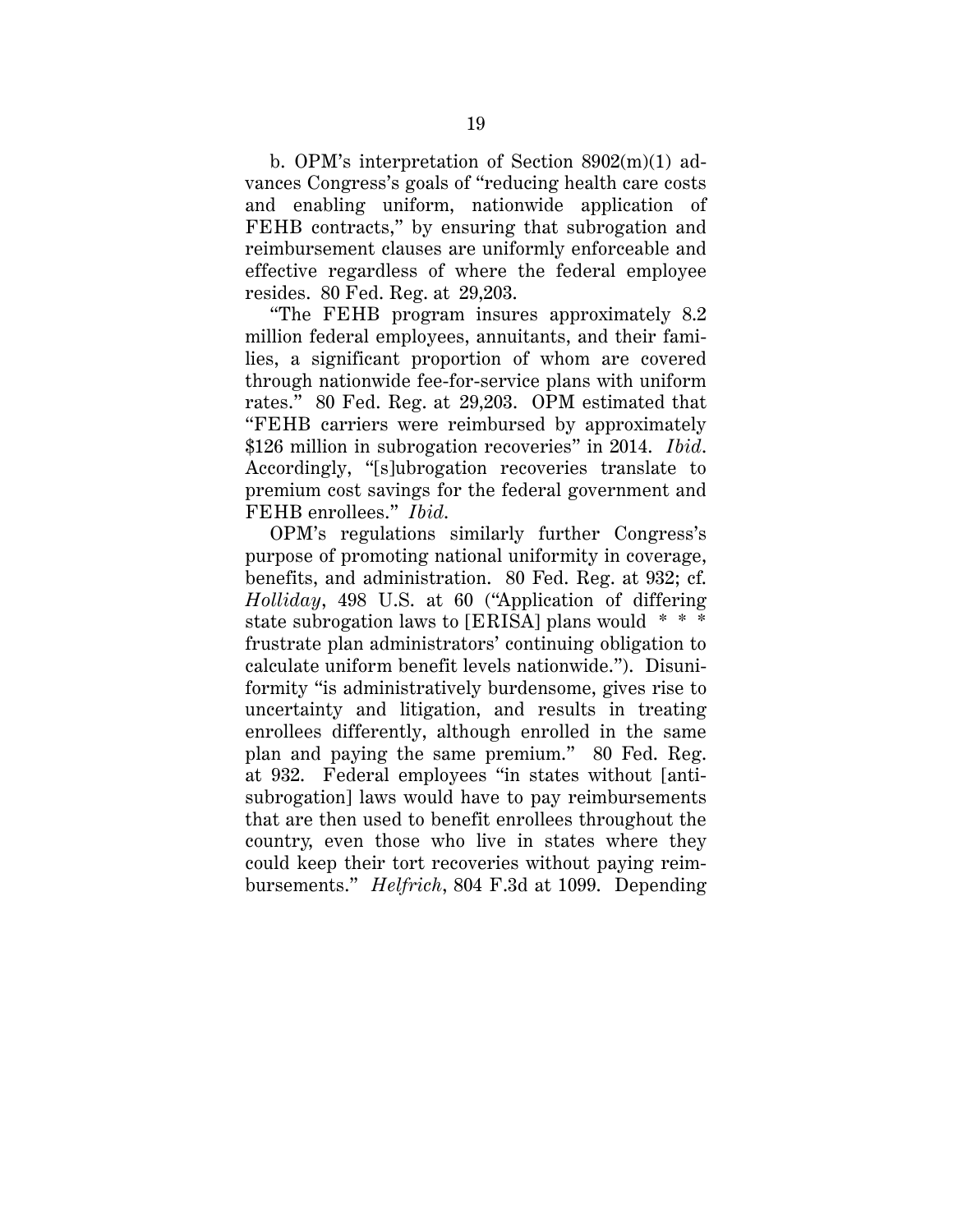on where they lived, federal employees insured under the same plan and paying the same premiums would obtain different benefits under different conditions and limitations, and would be able to keep different payment amounts. The disuniformity here thus would result in unfairness and real-world financial harm to federal employees.

"Congress enacted the preemption provision to avoid such disparities, and to enhance the ability of the Federal Government to offer its employees a program of health benefits governed by a uniform set of legal rules." 80 Fed. Reg. at 932; see *Helfrich*, 804 F.3d at 1099. Indeed, Missouri's anti-subrogation rule is indistinguishable in this respect from the state mandated-benefit laws that Congress enacted the preemption provision to target: Those laws created the same kind of disuniformity, increased costs, and unfair cross-subsidization. See pp. 17-18, *supra*.

## **B. OPM's Regulations Are Authoritative**

At the very least, OPM's regulations reasonably interpret the relevant provisions of the FEHB Act, and are therefore controlling under *Chevron U.S.A. Inc.* v. *Natural Resources Defense Council*, 467 U.S. 837, 843-844 (1984). Indeed, no court has held that OPM's interpretation is unreasonable. See Pet. App. 3a (describing it as "plausible"); Resp. Mo. Sup. Ct. Br. 31, 36 (same). OPM issued its regulations pursuant to express authority to issue regulations to carry out the Act, 5 U.S.C. 8913(a), which includes not only the preemption provision, 5 U.S.C. 8902(m)(1), but also the grant of authority to prescribe the "benefits offered" as well as the "limitations" and "other definitions of benefits as [it] considers necessary or desirable," 5 U.S.C. 8902(d). This Court has held that,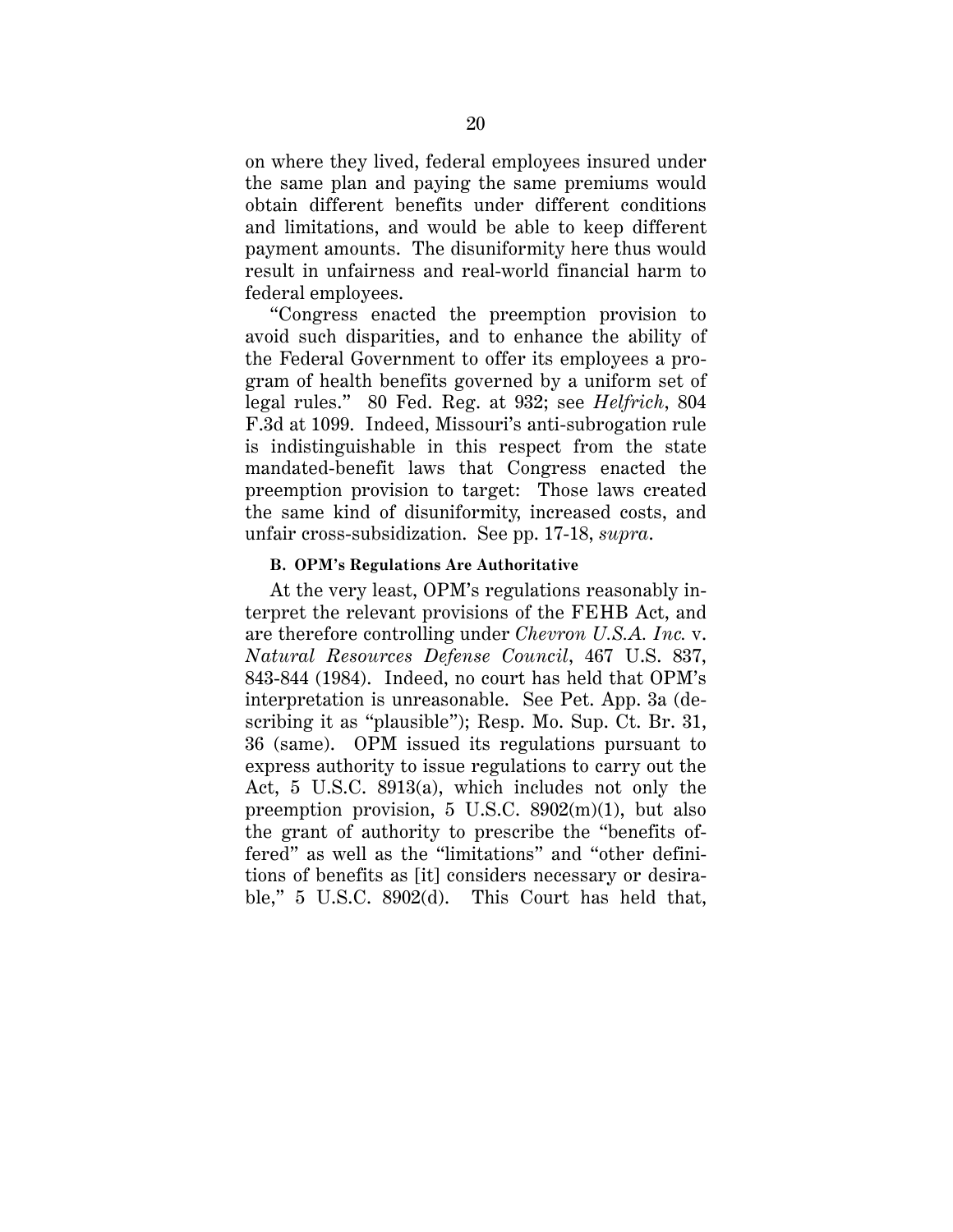where Congress has granted an agency authority to prescribe definitions of terms in a statute, the agency's rules exercising that authority are entitled to heightened deference. See *Chevron*, 467 U.S. at 843- 844 & n.12 (citing, *inter alia*, *Batterton* v. *Francis*, 432 U.S. 416, 424-426 (1977)).

The Missouri Supreme Court nonetheless "decline[d]" to provide *any* deference to OPM's regulations, on the theory that *Chevron* deference does not apply to regulations interpreting an expresspreemption provision. Pet. App. 5a. The court then relied on a "presumption against preemption" to definitively foreclose OPM's interpretation. *Id*. at 2a; see *id*. at 3a ("[T]he 'historic police powers of the States' are generally preempted only when the federal statute at issue indicates that preemption is the 'clear and manifest purpose of Congress.'") (quoting *Cipollone* v. *Liggett Grp., Inc.*, 505 U.S. 504, 516 (1992)).

That approach is fundamentally misguided and conflicts with this Court's holdings that (1) *Chevron* applies to regulations interpreting substantive terms in statutory provisions that have preemptive effect; (2) a "presumption against preemption" does not apply to when interpreting an express-preemption provision; and (3) a "presumption against preemption" does not in any event apply in an area like this, with a history of significant federal presence. Each of those errors independently warrants reversal. Collectively, they make the decision below clearly wrong.

1. This Court recently rejected an argument, similar to the one the Missouri Supreme Court adopted below, that *Chevron* applies to some parts of a statute an agency is charged with administering, but not to others. Rather, a "general conferral of rulemaking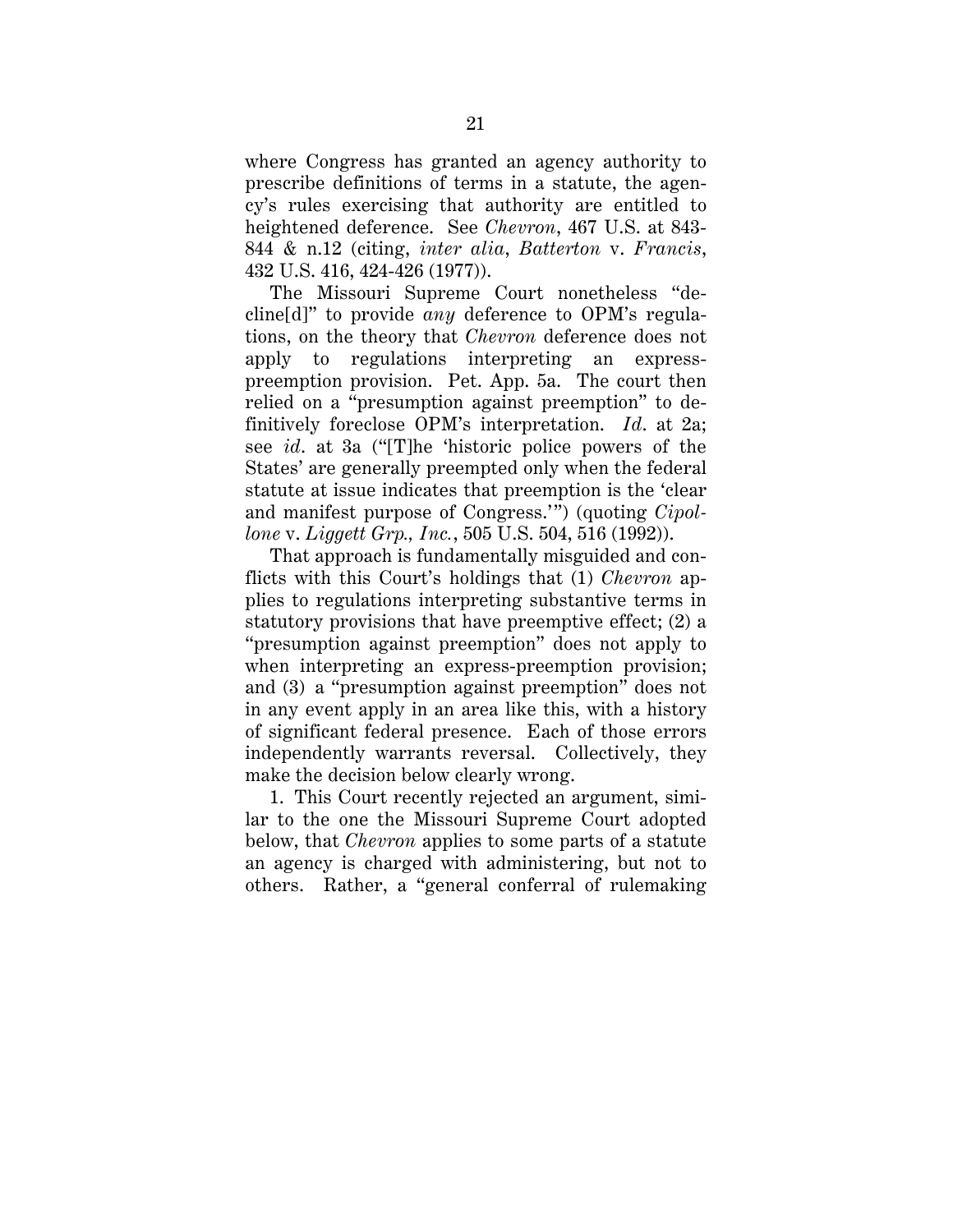authority \* \* \* validate[s] rules for *all* the matters the agency is charged with administering." *City of Arlington* v. *FCC*, 133 S. Ct. 1863, 1874 (2013). "[T]he whole includes all of its parts." *Ibid*. Indeed, in *City of Arlington*, the Court specifically noted that it had deferred to an agency "assertion that its broad regulatory authority extends to preempting conflicting state rules." *Id*. at 1871 (citing *City of New York* v. *FCC*, 486 U.S. 57, 64 (1988), and *Capital Cities Cable, Inc.* v. *Crisp*, 467 U.S. 691, 700 (1984)).

*Chevron* accordingly applies here. OPM's rulemaking authority under Section 8913(a) encompasses all of the Act's parts—including its preemption provision, 5 U.S.C. 8902(m)(1), as well as its grant of authority to OPM to determine what benefits to offer and what "limitations" and "other definitions of benefits" to impose, 5 U.S.C. 8902(d). And OPM's authority under the latter provision necessarily encompasses authority to flesh out the substantive terms that appear in the preemption provision, namely, "the nature, provision, or extent of coverage or benefits (including payments with respect to benefits)."  $5 \text{ U.S.C. } 8902 \text{(m)}(1)$ .

This Court has consistently relied on *Chevron* when analyzing regulations that interpret the substantive scope of federal statutes that preempt state law. See *Cuomo* v. *Clearing House Ass'n*, 557 U.S. 519, 525 (2009); *New York* v. *FERC*, 535 U.S. 1, 28 (2002); *Medtronic, Inc.* v. *Lohr*, 518 U.S. 470, 496 (1996); *Smiley*  v. *Citibank (S.D.), N.A.*, 517 U.S. 735, 739-744 (1996). For example, in *Smiley*, the Court applied *Chevron* to defer to a regulation interpreting the term "interest" in 12 U.S.C. 85, a provision that the Court had previously held was preemptive. *Smiley*, 517 U.S. at 737- 745. The Court declined to decide whether *Chevron*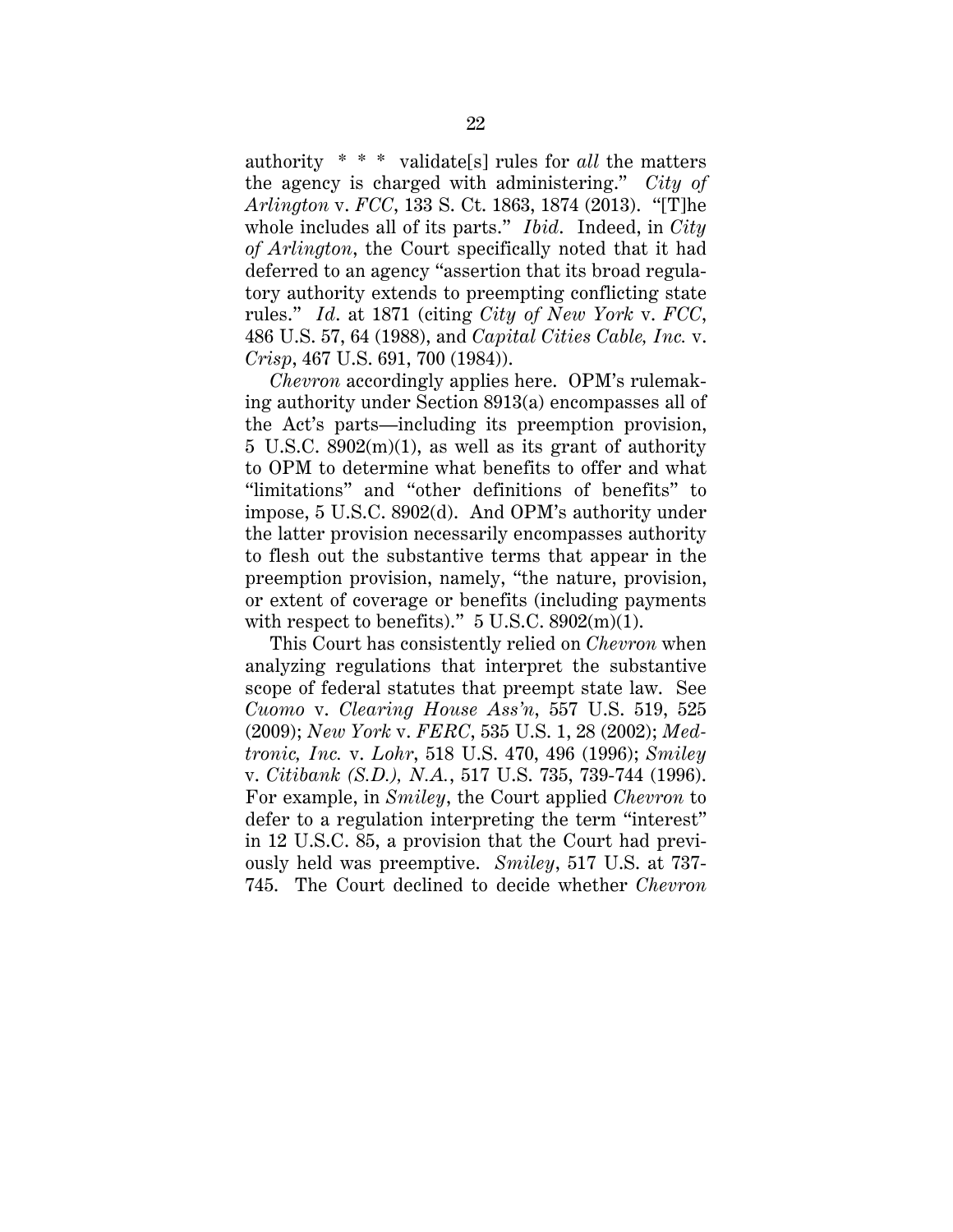would apply to "the question of *whether* a statute is pre-emptive." *Id.* at 744. But the Court explained that that was "*not* the question at issue," because "there [wa]s no doubt that § 85 pre-empts state law." *Ibid*. Rather, the only question in the case was "the substantive (as opposed to pre-emptive) *meaning* of a statute," namely, the meaning of "interest." *Ibid*. The Court applied *Chevron* deference to the agency's interpretation of that term: The "regulation deserves deference," the Court stated, and was "obviously" reasonable. *Id.* at 745. And "the presumption against . . . pre-emption," the Court explained, does not "trump[] *Chevron*." *Id*. at 744 (citation omitted).

Similarly, in *Lohr*, the Court relied on *Chevron* to give "substantial weight" to the Food and Drug Administration's interpretation of what constitutes a "requirement" within the meaning of the expresspreemption provision of the Medical Device Amendments of 1976, 21 U.S.C. 360k. *Lohr*, 518 U.S. at 496. And in *Clearing House*, the Court unanimously agreed that the *Chevron* framework applied to a regulation interpreting the phrase "visitorial powers" in an express-preemption provision, 12 U.S.C. 484(a), concluding that the agency could "give authoritative meaning to the statute within the bounds of [the] uncertainty" as to that phrase's meaning. *Clearing House*, 557 U.S. at 525; see *id*. at 538 (Thomas, J., concurring in part and dissenting in part) (the regulation "falls within the heartland of *Chevron*"). The Court ultimately held that the agency had stretched the statute beyond its "outer limits." *Id*. at 525. But *Chevron* defined where those "outer limits" were placed: The question was whether the regulation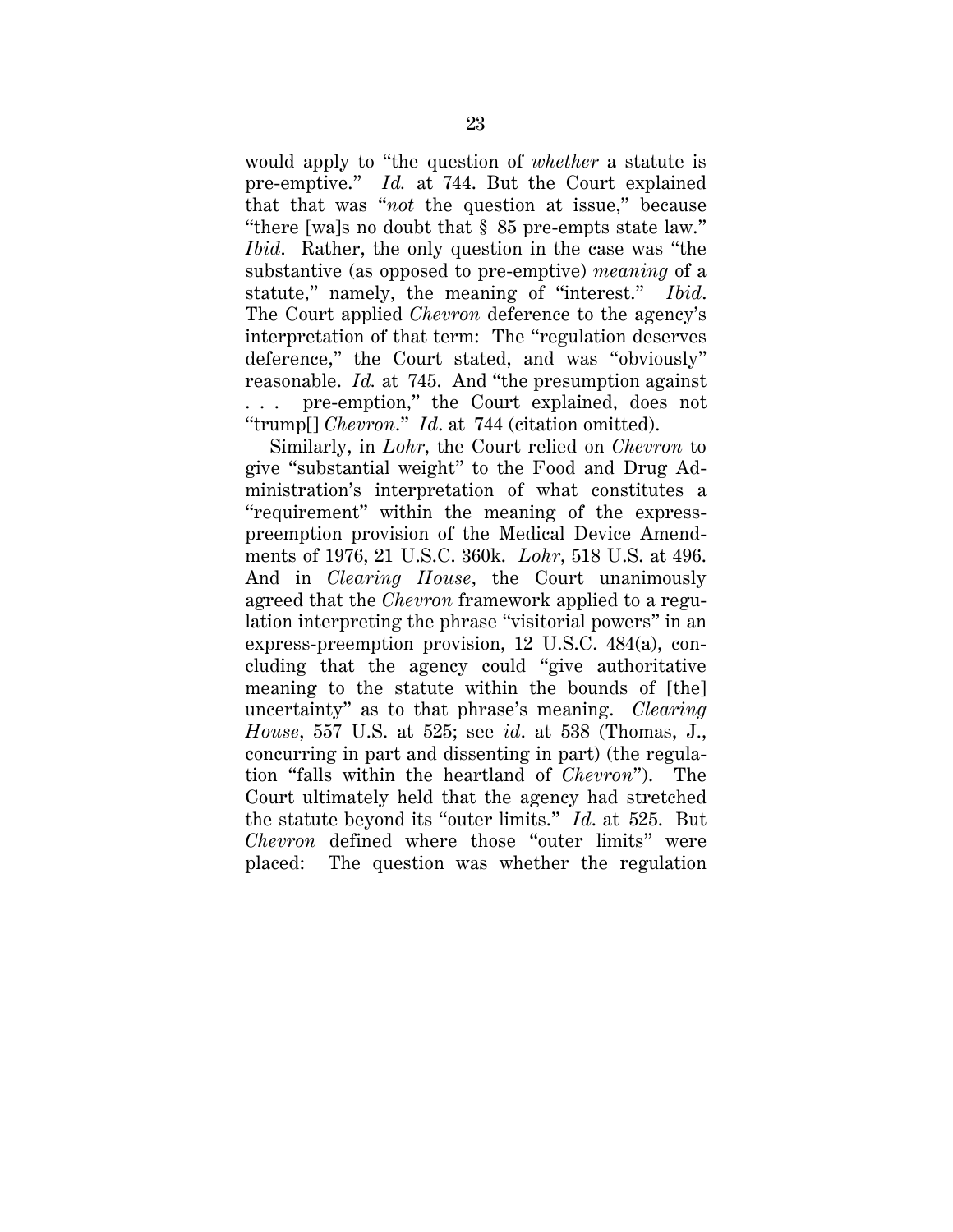could "be upheld as a *reasonable* interpretation of the National Bank Act." *Id*. at 523-524 (emphasis added).

OPM's regulations warrant deference here for the same reasons. As in *Smiley, Lohr*, and *Clearing House*, there is no doubt that the statutory provision at issue (Section 8902(m)(1)) triggers preemption. The only question is a substantive question about its scope: whether a subrogation clause "relate[s] to the nature, provision, or extent of coverage or benefits (including payments with respect to benefits)." 5 U.S.C. 8902(m)(1). OPM's conclusion that subrogation rights impose a "condition of and a limitation on" benefits and benefit payments, and therefore relate to the nature, provision, and extent of benefits or benefit payments, 5 C.F.R. 890.106(b)(1) and (h), is embodied in "a full-dress regulation" that was "adopted pursuant to the notice-and-comment procedures of the Administrative Procedure Act." *Smiley*, 517 U.S. at 741. OPM's interpretation also lies at the heart of the agency's responsibilities and expertise under the FEHB Act. OPM's regulations therefore are "authoritative." *Clearing House*, 557 U.S. at 525. 4

2. Even without OPM's regulations, it would be incorrect to "presume" that Congress wanted to permit state regulation of subrogation and reimbursement required under FEHB contracts and OPM regulations, because Congress enacted Section 8902(m)(1) for the very purpose of preventing state interference

 <sup>4</sup> At a minimum, OPM's "experience[d] and informed judgment" is entitled to a "measure of respect" sufficient to uphold its interpretation. *Federal Express Corp.* v. *Holowecki*, 552 U.S. 389, 399 (2008) (quoting *Skidmore* v. *Swift*, 323 U.S. 134, 140 (1944)). See *Helfrich*, 804 F.3d at 1109-1110 (adopting OPM's interpretation under *Skidmore* without deciding whether *Chevron* would apply).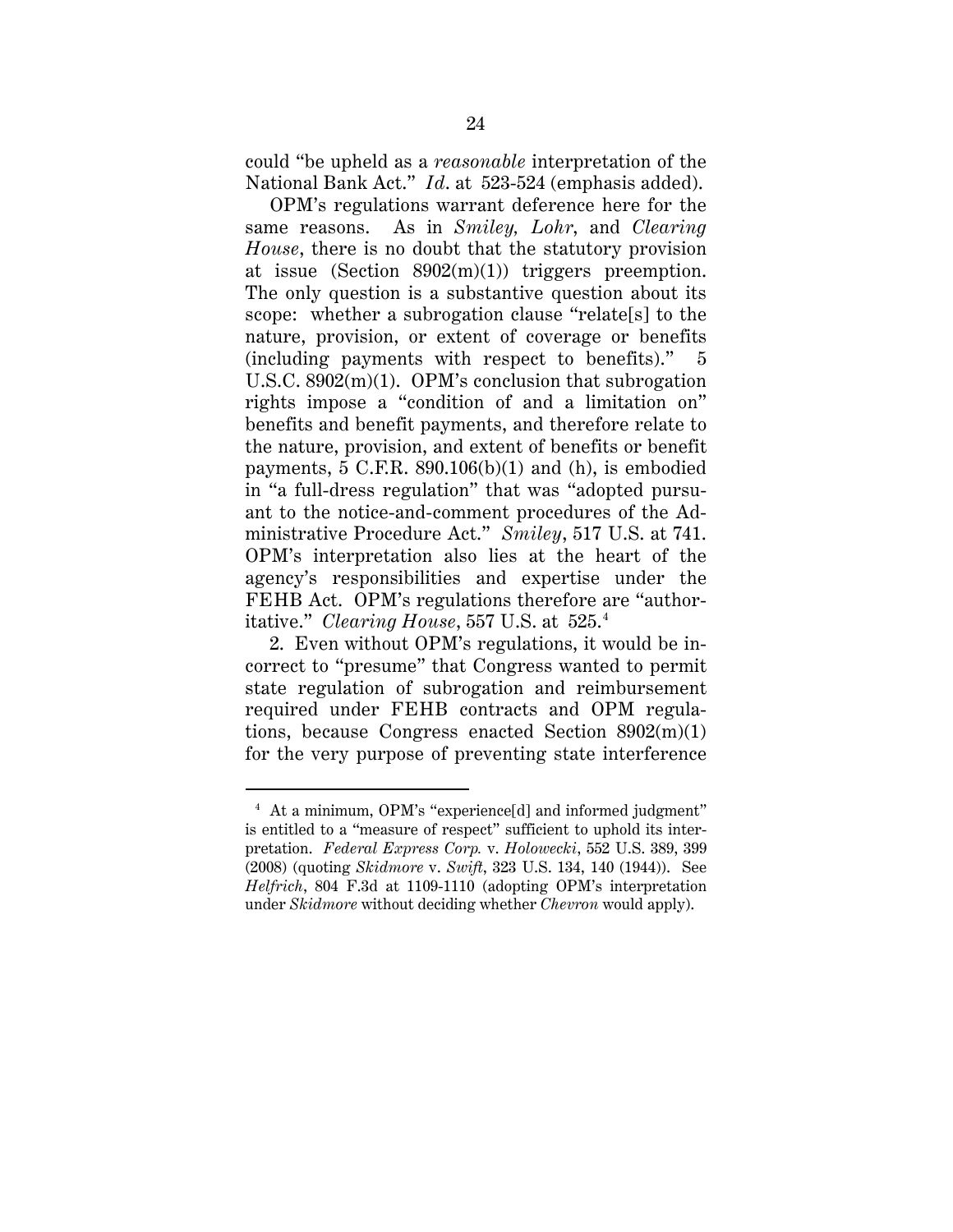with OPM's administration of this national program. When a "statute 'contains an express pre-emption clause,'" the Court does "not invoke any presumption against pre-emption but instead 'focus[es] on the plain wording of the clause, which necessarily contains the best evidence of Congress' pre-emptive intent.'" *Puerto Rico* v. *Franklin Cal. Tax-Free Trust*, 136 S. Ct. 1938, 1946 (2016) (quoting *Chamber of Commerce of the U.S.* v. *Whiting*, 563 U.S. 582, 594 (2011)); see *Gobeille* v. *Liberty Mut. Ins. Co.*, 136 S. Ct. 936, 946 (2016) (ERISA "certainly contemplated the preemption of substantial areas of traditional state regulation.") (citation omitted).

The one-two punch of giving no deference to OPM's interpretation of Section 8902(m)(1) and its substantive terms, coupled with applying a "presumption against preemption" to narrow Section  $8902(m)(1)$ , is particularly problematic. That approach would render the expert federal agency powerless to interpret the scope of a statutory provision that could have a significant effect on its ability to implement, on a nationwide basis, the program Congress has charged it with administering. Congress used broad phrasing in Section 8902(m)(1) precisely to give broad protection for OPM and carriers against state interference in prescribing, implementing, and enforcing contract terms. But because Section 8902(m)(1) paints with a broad brush, it may be ambiguous whether a particular kind of contract provision falls within its aegis. Application of a "presumption against preemption" that trumps *Chevron* thus would be a one-way ratchet, leading to more and more cramped interpretations of Section  $8902(m)(1)$ —and thus permitting more and more of the state interference Congress enacted it to prevent.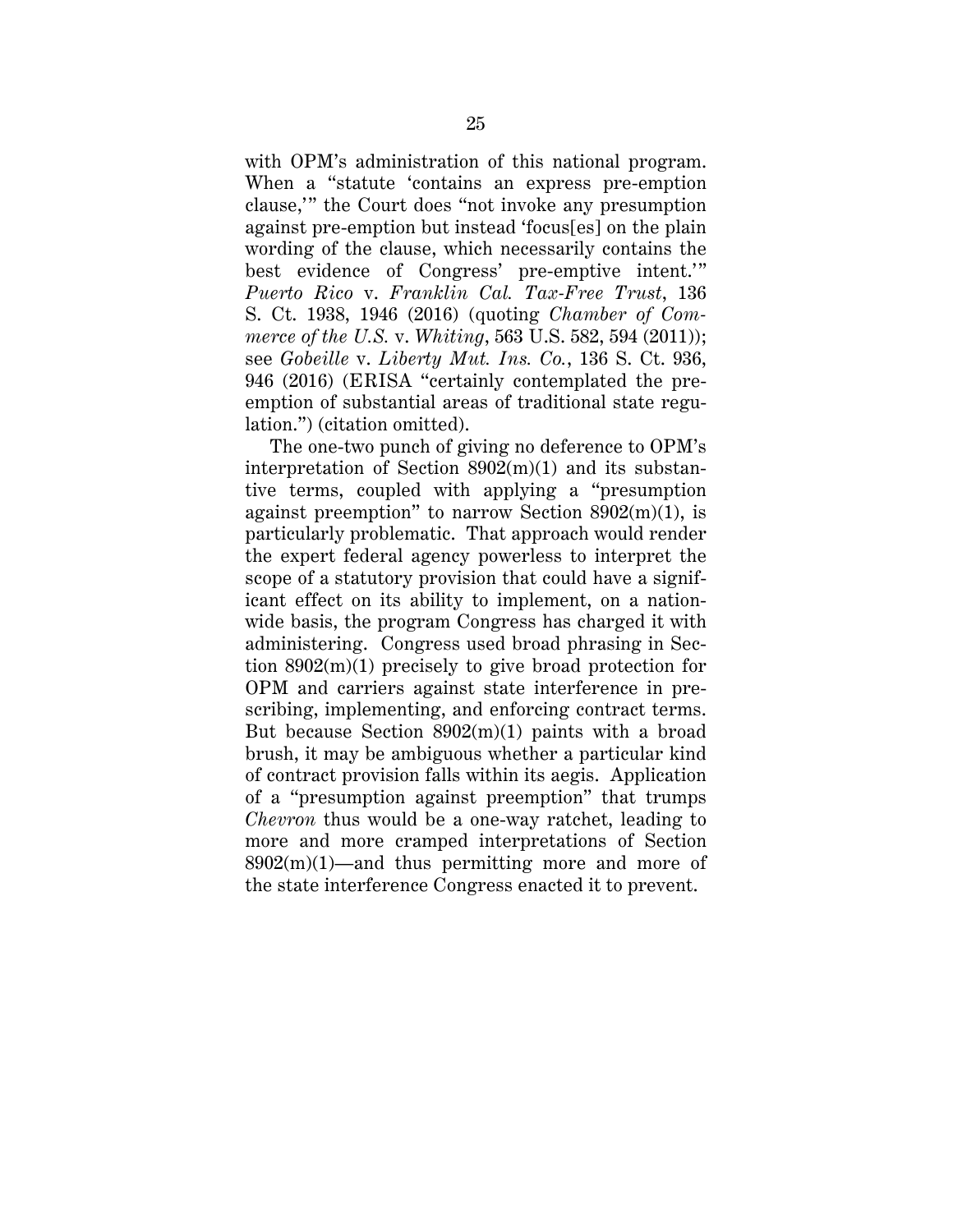3. Even ignoring both OPM's regulations and Section  $8902(m)(1)$ , there would be no "presumption" favoring state regulation here, because "this dispute concerns benefits from a *federal* health insurance plan for *federal* employees that arise from a *federal* law." *Bell*, 823 F.3d at 1201-1202 (emphases added). "[A]n 'assumption' of nonpre-emption is not triggered when the State regulates in an area where there has been a history of significant federal presence." *United States*  v. *Locke*, 529 U.S. 89, 108 (2000). For example, in *Buckman Co.* v. *Plaintiffs' Legal Committee*, 531 U.S. 341 (2001), this Court held that no presumption against preemption applied when a State sought to impose common-law fraud duties upon "the relationship between a federal agency and the entity it regulates." *Id*. at 347. That relationship "is inherently federal," the Court explained, because it "originates from, is governed by, and terminates according to federal law." *Ibid*.; see *Locke*, 529 U.S. at 108 (declining to apply a presumption against preemption of state regulations touching upon "national and international maritime commerce").

"It is an understatement to say that 'there has been a history of significant federal presence' in the area of federal employment." *Helfrich*, 804 F.3d at 1105 (citation omitted). "Congress has legislated on the matter from the outset." *Ibid*. And, as in *Buckman*, the relationship among the federal government, an insurance carrier that has contracted with the federal government to furnish health benefits to federal employees, and those employees, "is inherently federal" because it "originates from, is governed by, and terminates according to federal law." 531 U.S. at 347.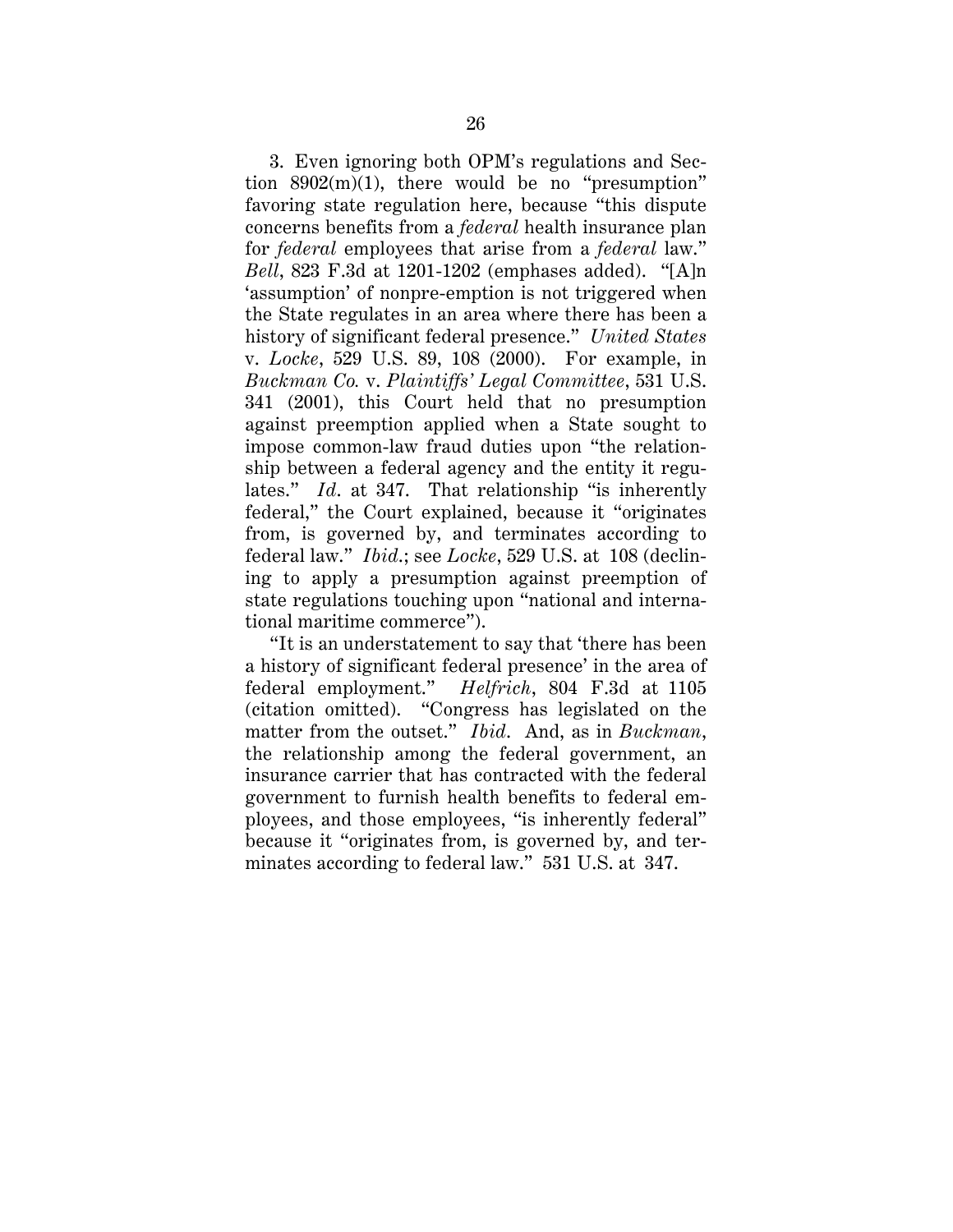As a result, application of a presumption against preemption is exactly backwards: "The conflict with federal policy *need not be as sharp* as that which must exist for ordinary preemption when Congress legislates 'in a field which the States have traditionally occupied.'" *Boyle* v. *United Techs. Corp.*, 487 U.S. 500, 507 (1988) (emphasis added) (quoting *Rice* v. *Santa Fe Elevator Corp.*, 331 U.S. 218, 230 (1947)). Preemption is thus more likely here, not less.

Accordingly, there can be no "presumption" in favor of allowing States to regulate the terms upon which the federal government provides benefits to federal workers pursuant to a federal contract entered into under a federal statute. Congress enacted the express-preemption provision precisely to confirm that OPM can administer FEHB plans free from state interference. And "there is hardly an area in which a state would have less of a legitimate interest than this employment relationship." *Helfrich*, 804 F.3d at 1100.

## **II. Congress Has Ample Constitutional Authority To Shield FEHB Contracts From State Interference**

Section  $8902(m)(1)$ 's wording is "unusual" because it states that "[t]he terms" of a federal contract "shall supersede and preempt" state law. *McVeigh*, 547 U.S. at 697; 5 U.S.C.  $8902(m)(1)$ . But that language is not unique, 5 U.S.C. 8959, 8989, 9005(a); see 10 U.S.C. 1103(a); 49 U.S.C. 10709(b), and it does not create any constitutional problem.

1. Section 8902(m)(1) is properly understood to do the preempting itself, with the reference to contract terms defining the scope of the preemption. Section 8902(m)(1) thereby provides a protective umbrella under which OPM can contract with carriers on a uniform national basis, without interference by a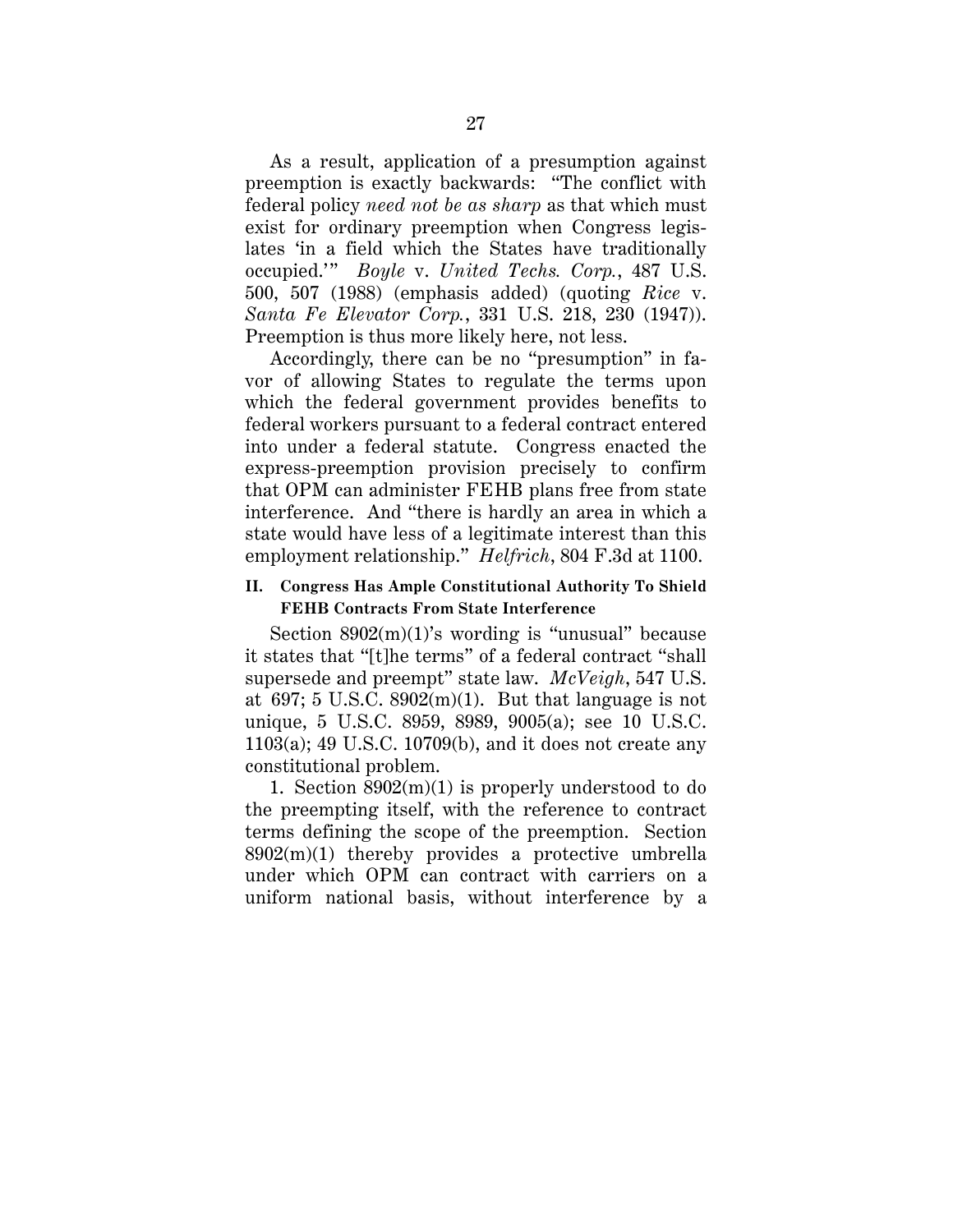patchwork of state and local law. So long as FEHB contract terms "relate to the nature, provision, or extent of coverage or benefits (including payments with respect to benefits)," Section  $8902(m)(1)$  ensures that those terms will be uniformly enforceable nationwide, notwithstanding any state law relating to "health insurance or plans."  $5 \text{ U.S.C. } 8902 \text{(m)}$ (1). And an easy, shorthand way of ensuring that an agency's contracts will be governed by uniform federal law is to enact a statute declaring that the agency's contracts "shall supersede and preempt" state law. *Ibid*. But it is still the statute, not the contract itself, that does the preempting.

Section 8902(m)(1) is reasonably interpreted in this uncontroversial manner, which is faithful to Congress's purpose. See *Bell*, 823 F.3d at 1204 ("[T]he statute can reasonably be construed to mean that federal law," not "the contractual terms, has the preemptive force."); *Empire Healthchoice Assurance, Inc.* v. *McVeigh*, 396 F.3d 136, 144-145 (2d Cir. 2005) (Sotomayor, J.) (similar), aff 'd 547 U.S. 677 (2006); OPM, *FEHB Program Carrier Letter No. 2012-18*, at 1 (June 18, 2012) ("[FEHBA] preempts state laws prohibiting or limiting subrogation and reimbursement") (Pet. App. 116a).

This interpretation eliminates any conceivable constitutional doubt. Section  $8902(m)(1)$  is a "Law[] of the United States" within the meaning of the Supremacy Clause. U.S. Const. Art. VI, Cl. 2. And "[i]t is the very essence of supremacy \* \* \* to modify every power vested in subordinate governments, as to exempt its own operations from their own influence." *McCulloch* v. *Maryland*, 17 U.S. (4 Wheat.) 316, 427 (1819). Indeed, the Constitution itself provides simi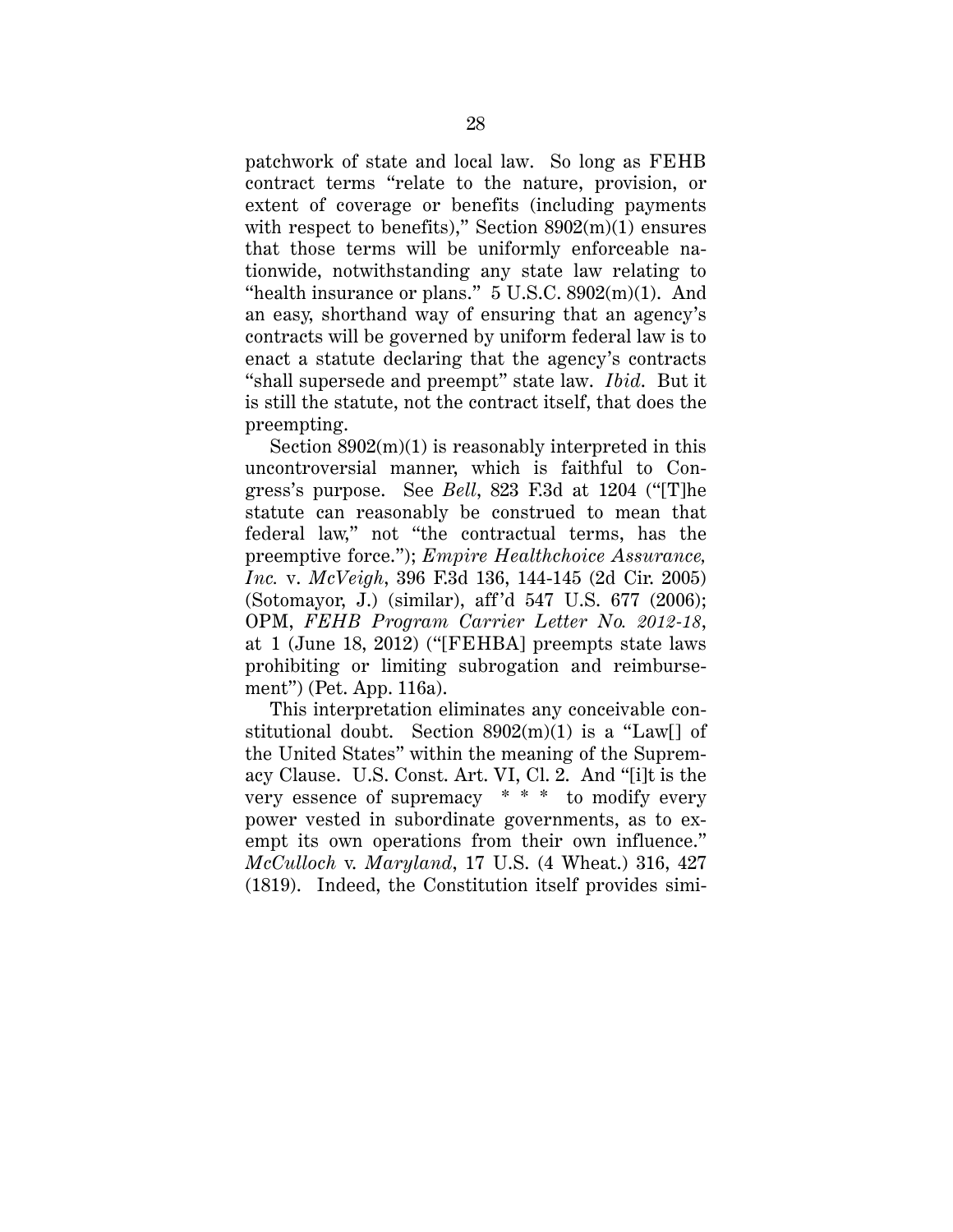lar protection from state interference in some contexts. *Ibid*.; *e.g.*, *United States* v. *New Mexico*, 455 U.S. 720, 735 (1982) (private parties may be constitutionally immune from state taxation when acting pursuant to a federal contract); *Arizona* v. *California*, 283 U.S. 423, 451 (1931) (''The United States may perform its functions without conforming to the police regulations of a state.''); *Helfrich*, 804 F.3d at 1100 n.7 (collecting cases). Federal common law does as well. *E.g.*, *Boyle*, 487 U.S. at 504 ("[O]bligations to and rights of the United States under its contracts are governed exclusively by federal law.").

Congress has enacted many laws providing a protective umbrella for both private and public action, similar to that afforded by Section  $8902(m)(1)$ . This Court recently and unanimously found preemption under the Federal Employees' Group Life Insurance Act of 1954, 5 U.S.C. 8709(d)(1), which provides that "[t]he provisions of any contract" under that Act "shall supersede and preempt" state law. *Ibid*.; see *Hillman* v. *Maretta*, 133 S. Ct. 1943, 1948 (2013). Under the "filed rate doctrine," Congress has enabled sellers of electricity and natural gas to set rates (and the government to approve those rates), without state interference. See *Entergy La., Inc.* v. *Louisiana Pub. Serv. Comm'n*, 539 U.S. 39, 47 (2003); *Arkansas La. Gas Co.* v. *Hall*, 453 U.S. 571, 578-579 (1981). The Federal Aviation Administration Authorization Act of 1994, 49 U.S.C. 14501(c)(1) and 41713(b)(4)(A), enables private air and motor carriers to establish rates, routes, and services, without state interference. See *Rowe* v. *New Hampshire Motor Transp. Ass'n*, 552 U.S. 364 (2008). ERISA enables private parties to form employee benefit plans, protected from state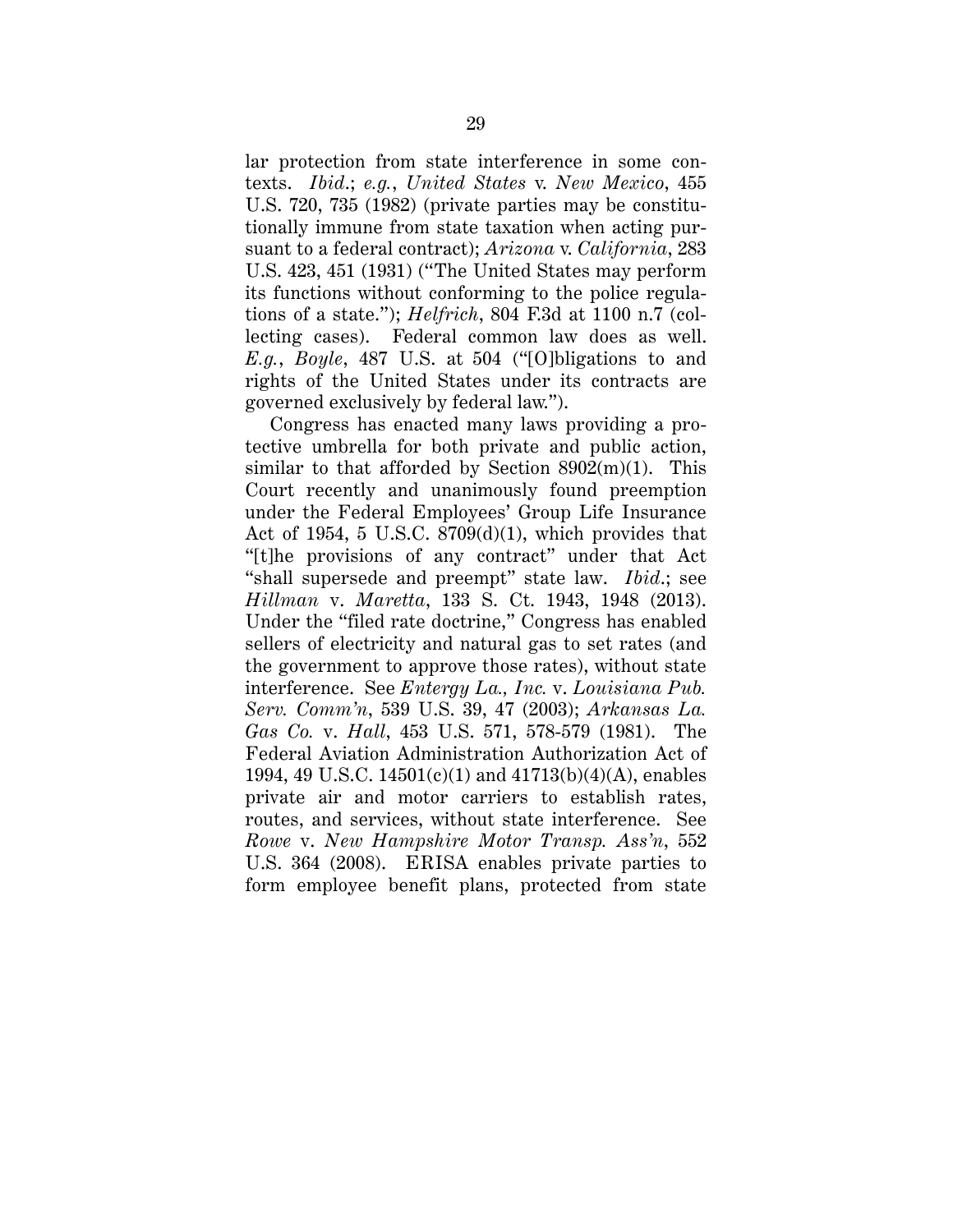inference. 29 U.S.C. 1144(a); see *Gobeille*, 136 S. Ct. at 942-947. And the Federal Arbitration Act, 9 U.S.C. 2, enables private parties to agree to arbitration, protected from state interference. See *Preston* v. *Ferrer*, 552 U.S. 346, 349-350 (2008).

Section  $8902(m)(1)$  does essentially the same thing for OPM and the carriers that provide federal benefits to federal employees. Indeed, if the federal government itself did all the carriers' work in-house, there would be no question that its subrogation efforts would be immune from state interference. Congress is not disabled from providing the same protection from state interference when it chooses to furnish the same benefits through contracts with private carriers.

2. In any event, Congress has the power to declare that the terms of a FEHB contract themselves preempt state law. Even absent "a clear statutory prescription," the terms of a federal contract can displace state law. *Boyle*, 487 U.S. at 504. In *Boyle*, the Court held that design specifications in a federal procurement contract for a military helicopter preempted a state-law tort suit against the contractor alleging that the design was defective. The Court explained that "obligations to and rights of the United States under its contracts are governed exclusively by federal law." *Ibid*.; see *Clearfield Trust Co.* v. *United States*, 318 U.S. 363, 366-367 (1943). And although the dispute in *Boyle* was "between private parties," the Court found it "plain that the Federal Government's interest in the procurement of equipment is implicated by suits such as the present one." 487 U.S. at 506.

This Court recognized in *McVeigh* that, under *Boyle*, federal common law would govern the terms of a FEHB contract—and thus that the contract terms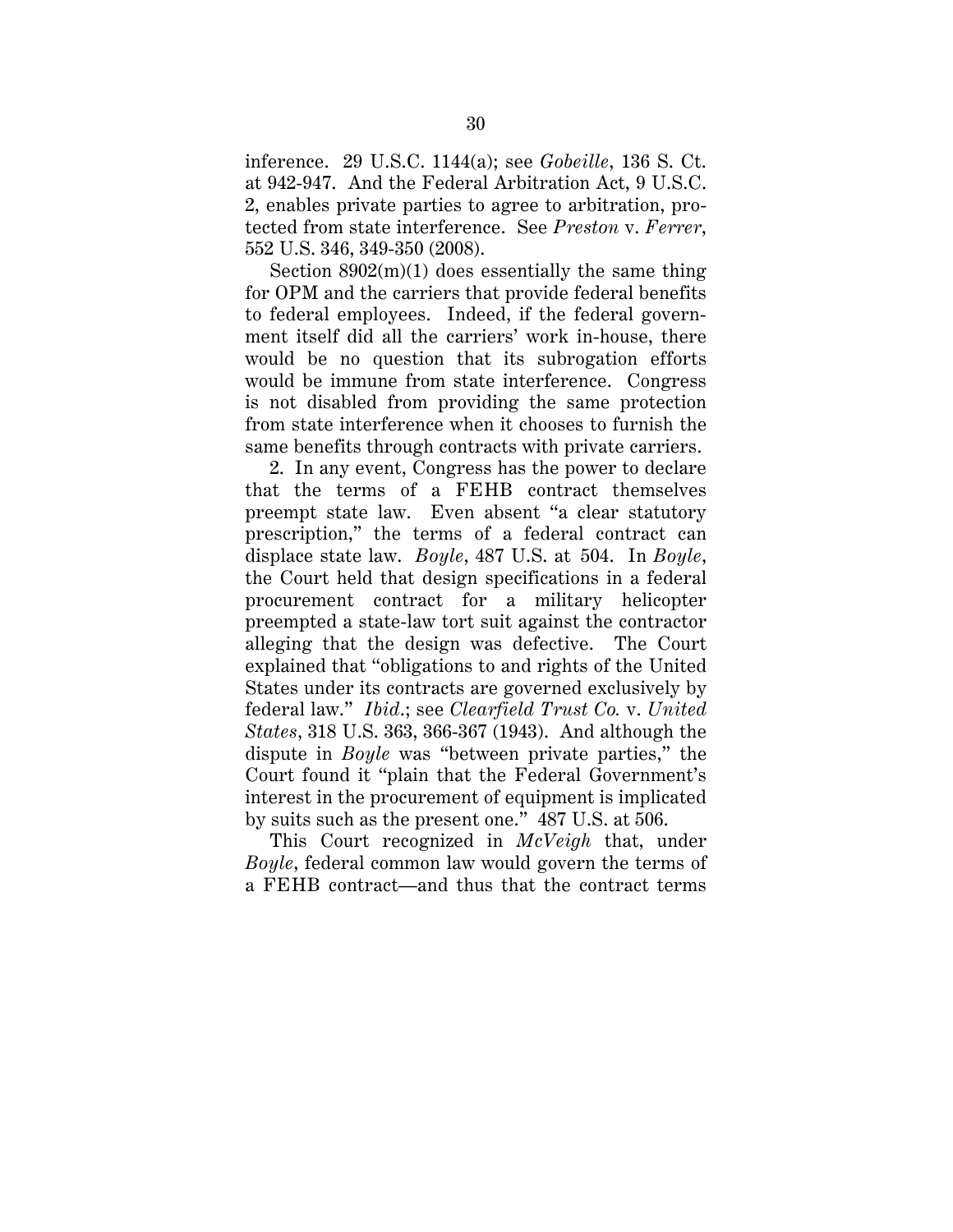would preempt state law—if a "significant conflict" were demonstrated "between an identifiable federal policy or interest and the operation of state law." 547 U.S. at 692-693 (quoting *Boyle*, 487 U.S. at 507); cf. *McVeigh*, 396 F.3d at 142 ("We recognize the possibility that at a later stage in the proceedings, a significant conflict might arise between New York state law and the federal interests underlying FEHBA.").

OPM's regulations embody its expert determination that a significant conflict exists. See 80 Fed. Reg. at 932 (application of state anti-subrogation laws to FEHB contracts conflicts with "major goals of Congress" in cost-savings and uniformity); cf. *Boyle*, 497 U.S. at 511 (relying on a federal statute as evidence of a "significant conflict"). Indeed, "[t]he conflict between the state regulation and the federal contractual requirement" here "is a stark one, starker than in *Boyle*." *Helfrich*, 804 F.3d at 1099. "In *Boyle*, the prospect of tort liability could deter a contractor from doing the government's bidding or cause it to raise the contract price. Here, state law outright forbids [the carrier] from fulfilling its contractual obligation" to subrogate. *Ibid*.

Congress enacted and expanded Section 8902(m)(1) to ensure that OPM could implement the FEHB program free from state interference by providing that the contract terms supersede state law, without any need to demonstrate an inconsistency on a case-bycase basis. See pp. 17-18, *supra*. It follows *a fortiori* from *McVeigh* and *Boyle* that Section 8920(m)(1) is constitutional: Congress has the constitutional authority to clarify and confirm that uniform federal law governs FEHB contract terms, when uniform federal law might govern those same terms even without a